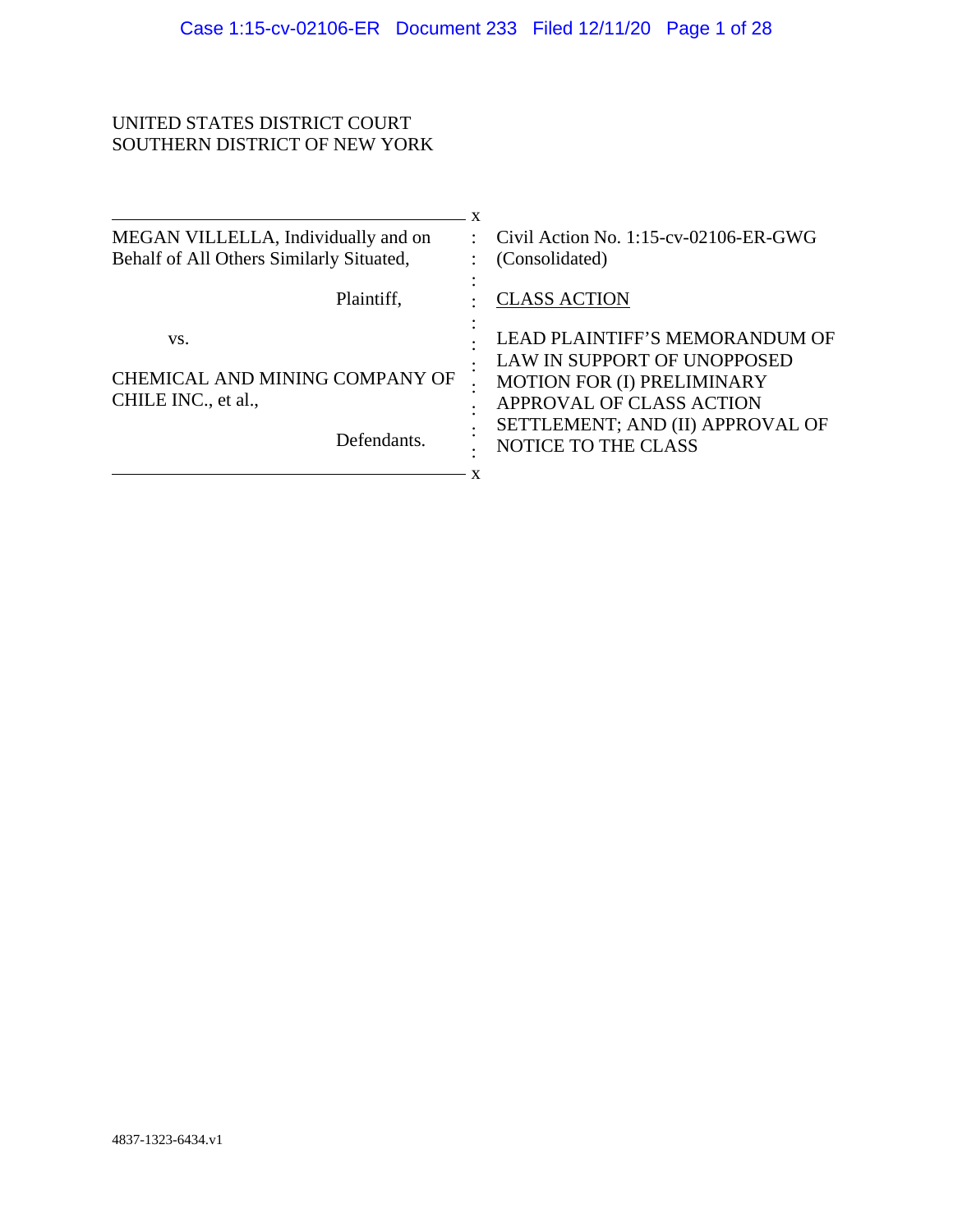# **TABLE OF CONTENTS**

# **Page**

| $\overline{I}$ . |           |                  |                                                                             |
|------------------|-----------|------------------|-----------------------------------------------------------------------------|
| II.              |           |                  |                                                                             |
| III.             |           |                  |                                                                             |
| IV.              |           |                  |                                                                             |
| V.               |           |                  | PRELIMINARY APPROVAL IS WARRANTED AND WILL ALLOW LEAD                       |
|                  | A.        |                  |                                                                             |
|                  |           | 1.               | Lead Plaintiff and Lead Counsel Have Adequately Represented the<br>Class 11 |
|                  |           | 2.               | The Proposed Settlement Is the Result of Good Faith, Arm's-                 |
|                  |           | 3.               | The Relief Provided by the Settlement Is Adequate When Weighed              |
|                  |           | $\overline{4}$ . | The Proposed Method for Distributing Relief Is Effective14                  |
|                  |           | 5.               | Lead Counsel's Fee and Expense Request Is Fair and Reasonable15             |
|                  |           | 6.               | All Class Members Are Treated Equitably Relative to One Another16           |
|                  | <b>B.</b> |                  |                                                                             |
| VI.              |           |                  |                                                                             |
| VII.             |           |                  |                                                                             |
| VIII.            |           |                  |                                                                             |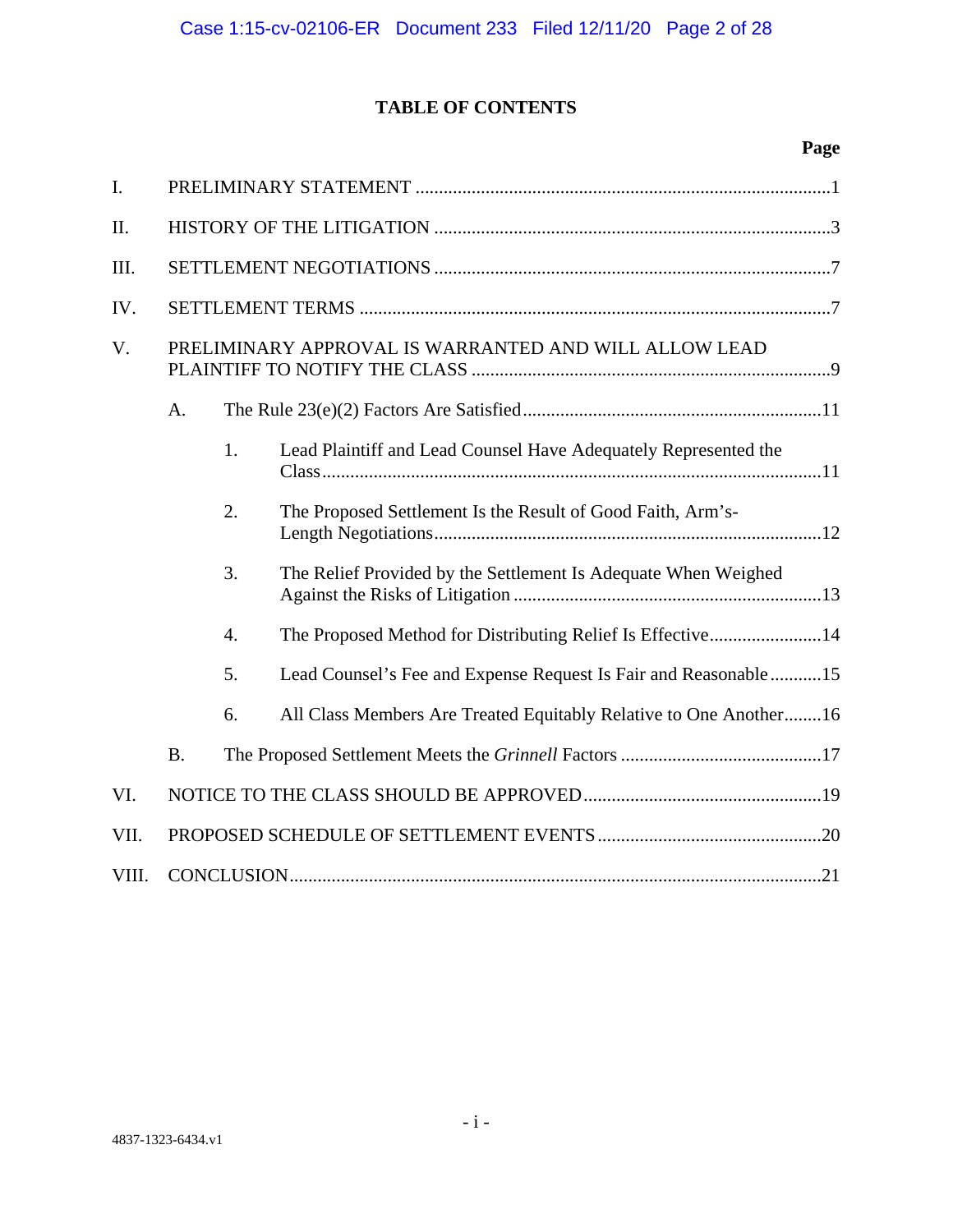# **TABLE OF AUTHORITIES**

# **Page**

# **CASES**

| Christine Asia Co., Ltd. v. Yun Ma,<br>No. 1:15-md-02631 (CM) (SDA), 2019 WL 5257534                                                                                       |  |
|----------------------------------------------------------------------------------------------------------------------------------------------------------------------------|--|
|                                                                                                                                                                            |  |
| City of Providence v. Aeropostale, Inc.,<br>No. 11 Civ. 7132(CM)(GWG), 2014 WL 1883494<br>(S.D.N.Y. May 9, 2014),<br>aff'd sub nom. Arbuthnot v. Pierson,                  |  |
|                                                                                                                                                                            |  |
| D'Amato v. Deutsche Bank,                                                                                                                                                  |  |
| Deangelis v. Corzine,                                                                                                                                                      |  |
| Detroit v. Grinnell Corp.,                                                                                                                                                 |  |
| Dornberger v. Metro. Life Ins. Co.,                                                                                                                                        |  |
| Dover v. Briptish Airways, PLC (UK),<br>No. 12 CV 5567 (RJD) (CLP), 2018 U.S. Dist. LEXIS 174513                                                                           |  |
| In re "Agent Orange" Prod. Liab. Litig.,<br>597 F. Supp. 740 (E.D.N.Y. 1984),                                                                                              |  |
| In re BHP Billiton Ltd. Sec. Litig.,<br>No. 1:16-cv-01445-NRB, 2019 WL 1577313 (S.D.N.Y. Apr. 10, 2019),<br>aff'd sub nom. City of Birmingham Ret. & Relief Sys. v. Davis, |  |
| In re Delphi Corp. Sec., Derivative & ERISA Litig.,                                                                                                                        |  |
| In re Deutsche Telekom AG Sec. Litig.,<br>No. 00-CV-0475 (NRB), 2005 WL 7984326                                                                                            |  |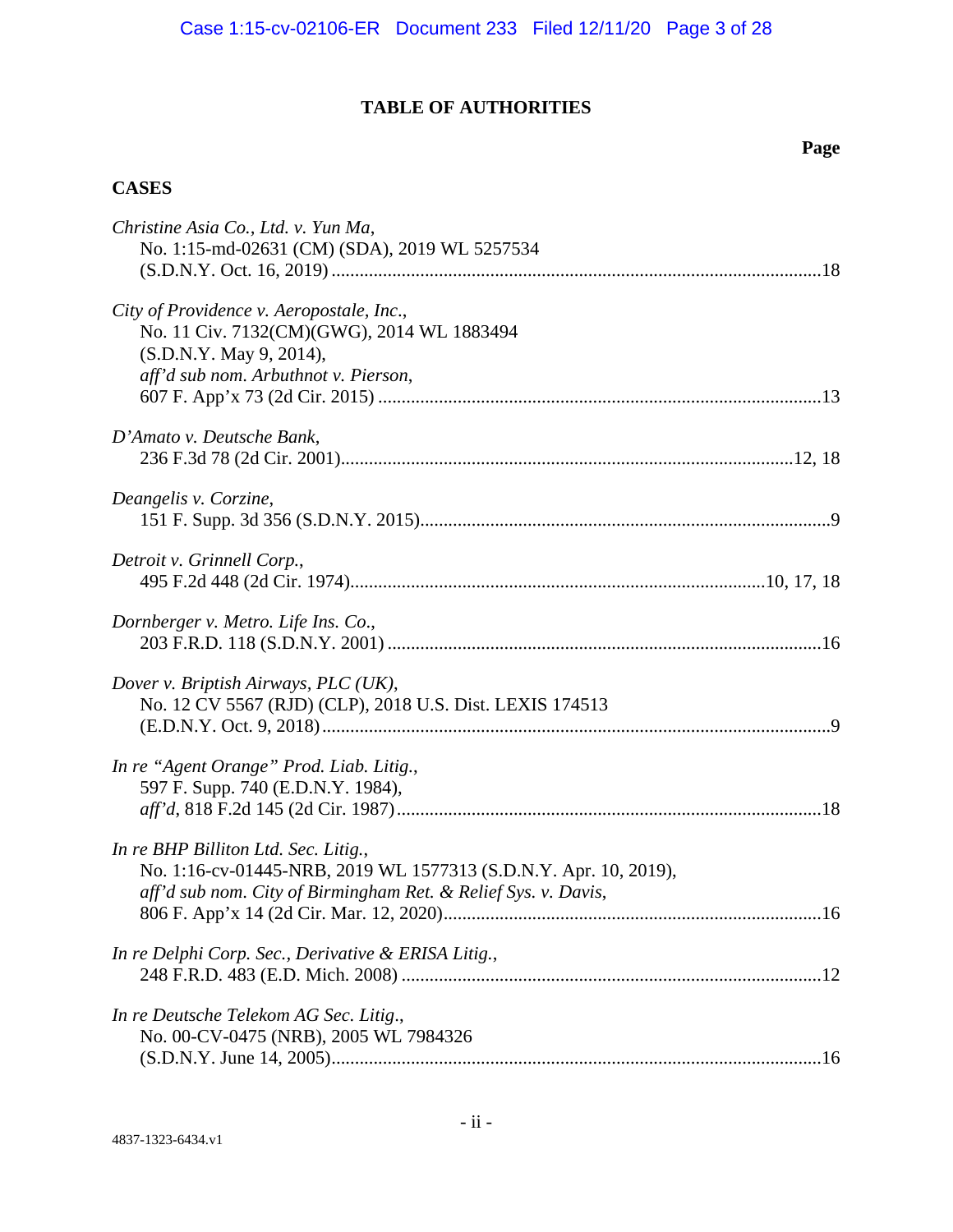# **Page**

| In re Global Crossing Sec. & ERISA Litig.,                                                |  |
|-------------------------------------------------------------------------------------------|--|
| In re Indep. Energy Holdings PLC Sec. Litig.,<br>No. 00 Civ. 6689(SAS), 2003 WL 22244676  |  |
| In re Initial Pub. Offering Sec. Litig.,                                                  |  |
| In re Prudential Sec. Inc. Ltd. P'ships Litig.,                                           |  |
| In re Vitamin C Antitrust Litig.,<br>No. 06-MD-1738 (BMC)(JO), 2012 WL 5289514            |  |
| In re Warner Chilcott Ltd. Sec. Litig.,<br>No. 06 Civ. 11515(WHP), 2008 WL 5110904        |  |
| Landmen Partners Inc. v. Blackstone Grp. L.P.,<br>No. 08-cv-03601-HB-FM, 2013 WL 11330936 |  |
| Newman v. Stein,                                                                          |  |
| Pantelyat v. Bank of Am., N.A.,<br>No. 16-cv-8964 (AJN), 2019 WL 402854                   |  |
| Wal-Mart Stores, Inc. v. Visa U.S.A. Inc.,                                                |  |
| STATUTES, RULES AND REGULATIONS                                                           |  |
| 15 U.S.C.                                                                                 |  |

| $\frac{8}{20(a) \dots}$ |  |
|-------------------------|--|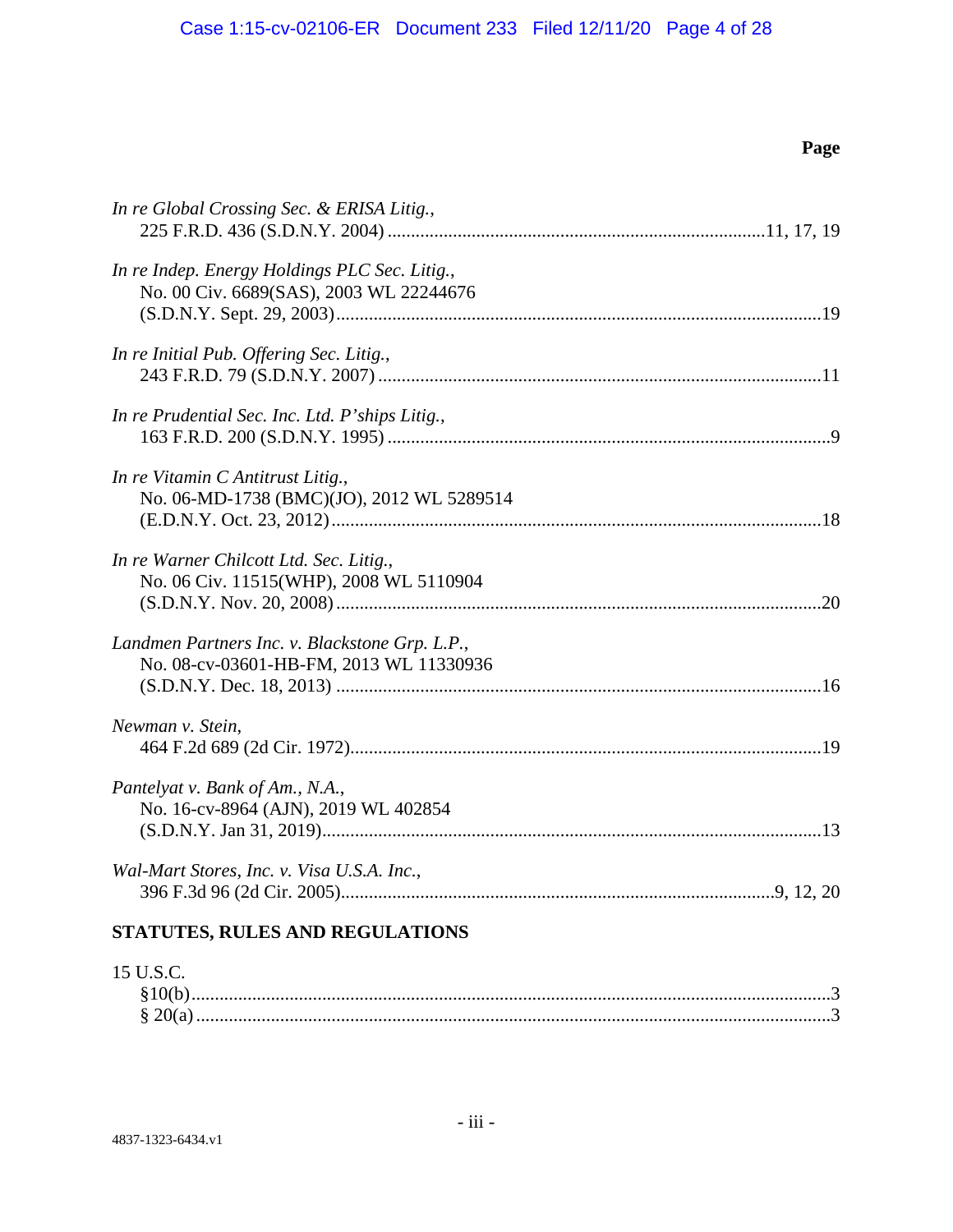# Page

| Federal Rules of Civil Procedure |  |
|----------------------------------|--|
|                                  |  |
|                                  |  |
|                                  |  |
|                                  |  |
|                                  |  |
|                                  |  |
|                                  |  |
|                                  |  |
|                                  |  |
|                                  |  |
| 17 C F R                         |  |

# 

# **SECONDARY AUTHORITIES**

| Janeen McIntosh & Svetlana Starykh,                                        |  |
|----------------------------------------------------------------------------|--|
| Recent Trends in Securities Class Action Litigation: 2019 Full-Year Review |  |
|                                                                            |  |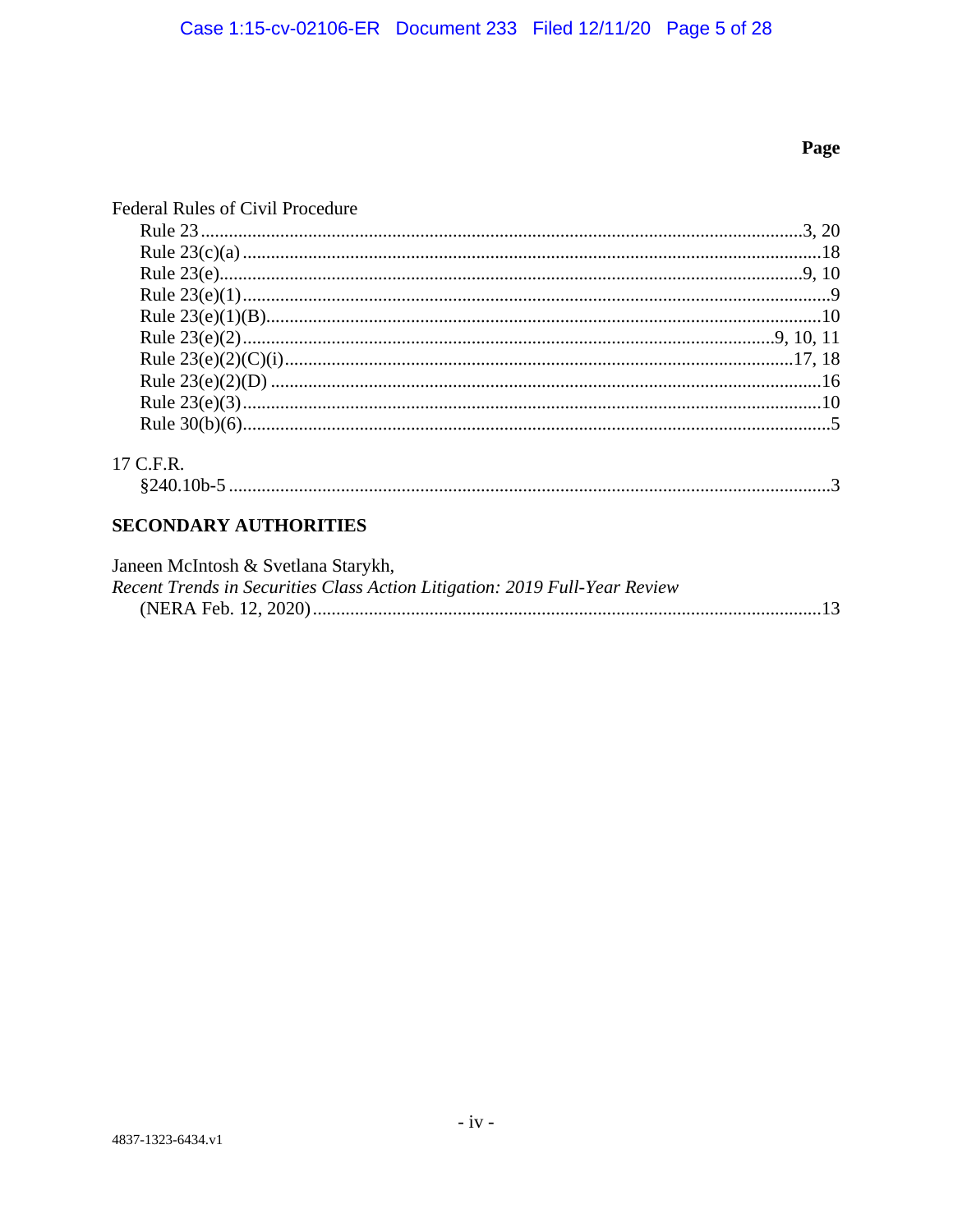### Case 1:15-cv-02106-ER Document 233 Filed 12/11/20 Page 6 of 28

Class Representative the Council of the Borough of South Tyneside Acting in Its Capacity as the Administering Authority of the Tyne and Wear Pension Fund ("Lead Plaintiff"), on behalf of a certified Class<sup>1</sup> of similarly situated investors, respectfully submits this memorandum of law in support of its unopposed motion for: (i) preliminary approval of the proposed Settlement between Lead Plaintiff, on behalf of itself and the Class, and Defendant Chemical and Mining Company of Chile Inc. a/k/a Sociedad Química y Minera de Chile S.A. ("SQM" or the "Company," and together with Lead Plaintiff, the "Parties"); (ii) approval of the form and manner of the settlement notices to be provided to the Class; and (iii) the scheduling of a hearing (the "Final Approval Hearing" or "Settlement Hearing") on the final approval of the Settlement, proposed Plan of Allocation and Lead Counsel's application for an award of attorneys' fees and litigation expenses. The Parties' agreedupon proposed Order Preliminarily Approving Settlement and Providing for Notice (the "Preliminary Approval Order") is filed herewith.

## **I. PRELIMINARY STATEMENT**

The Parties have negotiated, at arm's length and with the assistance of an experienced and neutral mediator, a proposed settlement of all claims in this Litigation for \$62.5 million in cash. This resolution, which represents a substantial recovery that falls well within the range of possible approval, involved more than five years of hard-fought litigation, including a motion to dismiss Lead Plaintiff's detailed and lengthy amended complaint; production and review of tens of thousands of

 <sup>1</sup> On September 24, 2019, the Court certified the following Class:

All persons who purchased or otherwise acquired SQM ADS traded on the NYSE between June 30, 2010 and March 18, 2015, inclusive (the "Class Period"). Excluded from the Class are: (i) SQM; (ii) any entity in which SQM has a controlling interest; (iii) officers and directors of SQM; (iv) the legal representatives, heirs, successors or assigns of any such excluded party; and (v) any person who sold the entirety of their position in SQM ADS before January 11, 2015.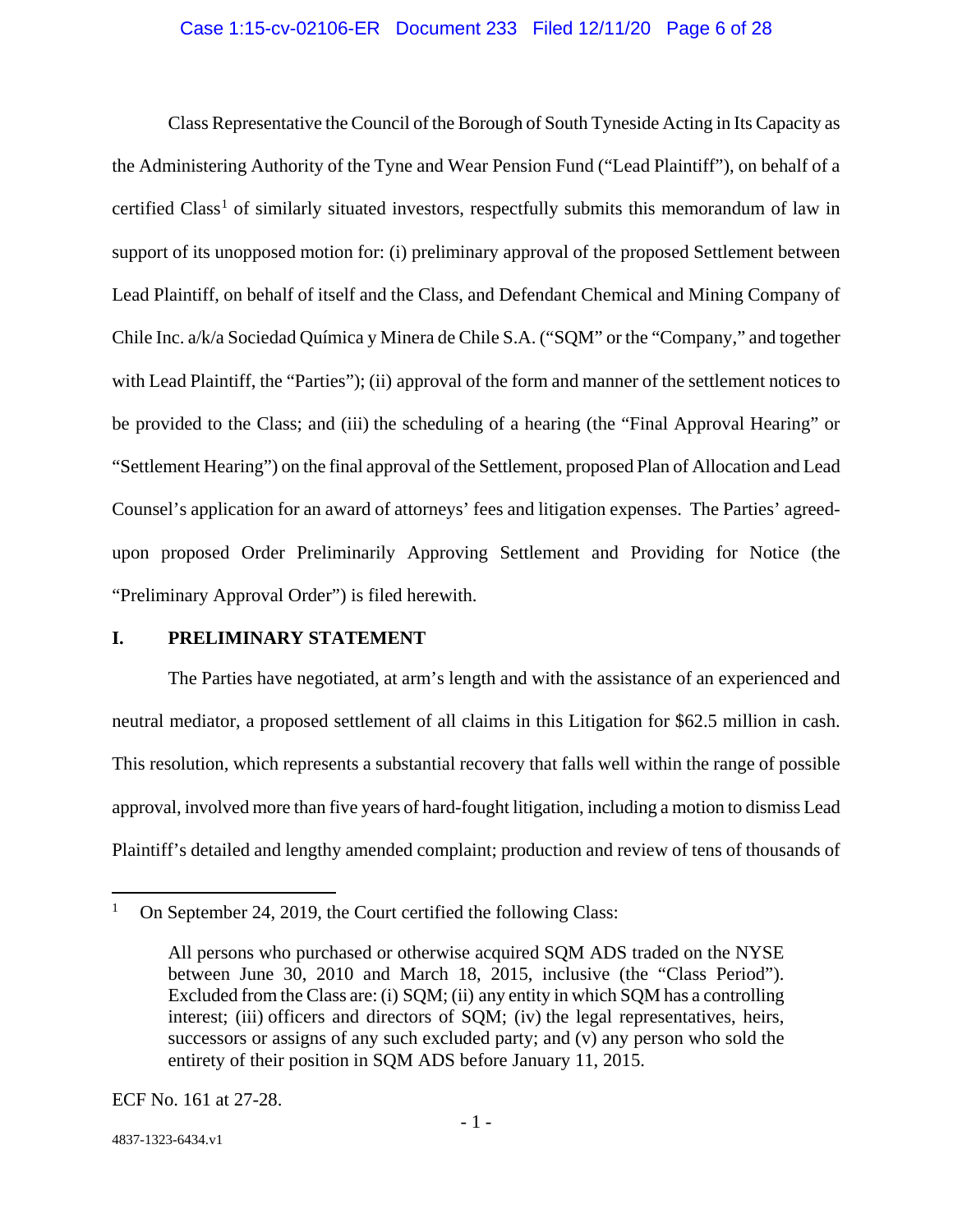#### Case 1:15-cv-02106-ER Document 233 Filed 12/11/20 Page 7 of 28

documents (many of which had to be translated from Spanish) from SQM and numerous nonparties; 15 depositions of fact and expert witnesses, including several in the United Kingdom and Canada that required compliance with international treaties and letters rogatory; a heavily contested motion for class certification; cross-motions for summary judgment and to exclude the Parties' respective experts; and two formal mediation sessions with a retired federal judge. The terms of the Settlement are set forth in the Stipulation of Settlement ("Stipulation"), filed simultaneously herewith.<sup>2</sup>

Lead Plaintiff and Lead Counsel approve of the Settlement. Lead Plaintiff is an institutional investor that oversaw the Litigation and authorized the Settlement. Lead Counsel has substantial securities litigation experience and is recognized as a leader in the field. Based upon their experience and evaluation of the facts and the applicable law, Lead Counsel and Lead Plaintiff submit that the proposed Settlement is fair, reasonable, adequate and in the best interests of the Class. This is especially so in light of the risk that the Class might recover substantially less (or nothing) if the action were litigated through trial and the likely post-trial motions and appeals that would follow (a process that could last several years). Indeed, Lead Plaintiff faced risks with regard to establishing liability and damages, including the risk that Defendant's motion for summary judgment or to exclude Lead Plaintiff's loss causation expert would be granted. Given these and other risks inherent in this complex securities class action, and the Settlement's substantial value, the Settlement represents a very good result for the Class.

At this preliminary approval stage, the Court need only make a preliminary evaluation of the Settlement's fairness, such that the Class should be notified of the proposed Settlement. In light of the substantial recovery obtained, and the risks and expenses posed by summary judgment and trial,

<sup>&</sup>lt;sup>2</sup> Unless otherwise stated or defined, all capitalized terms used herein shall have the meanings provided in the Stipulation. All emphasis is added and all citations are omitted unless otherwise noted.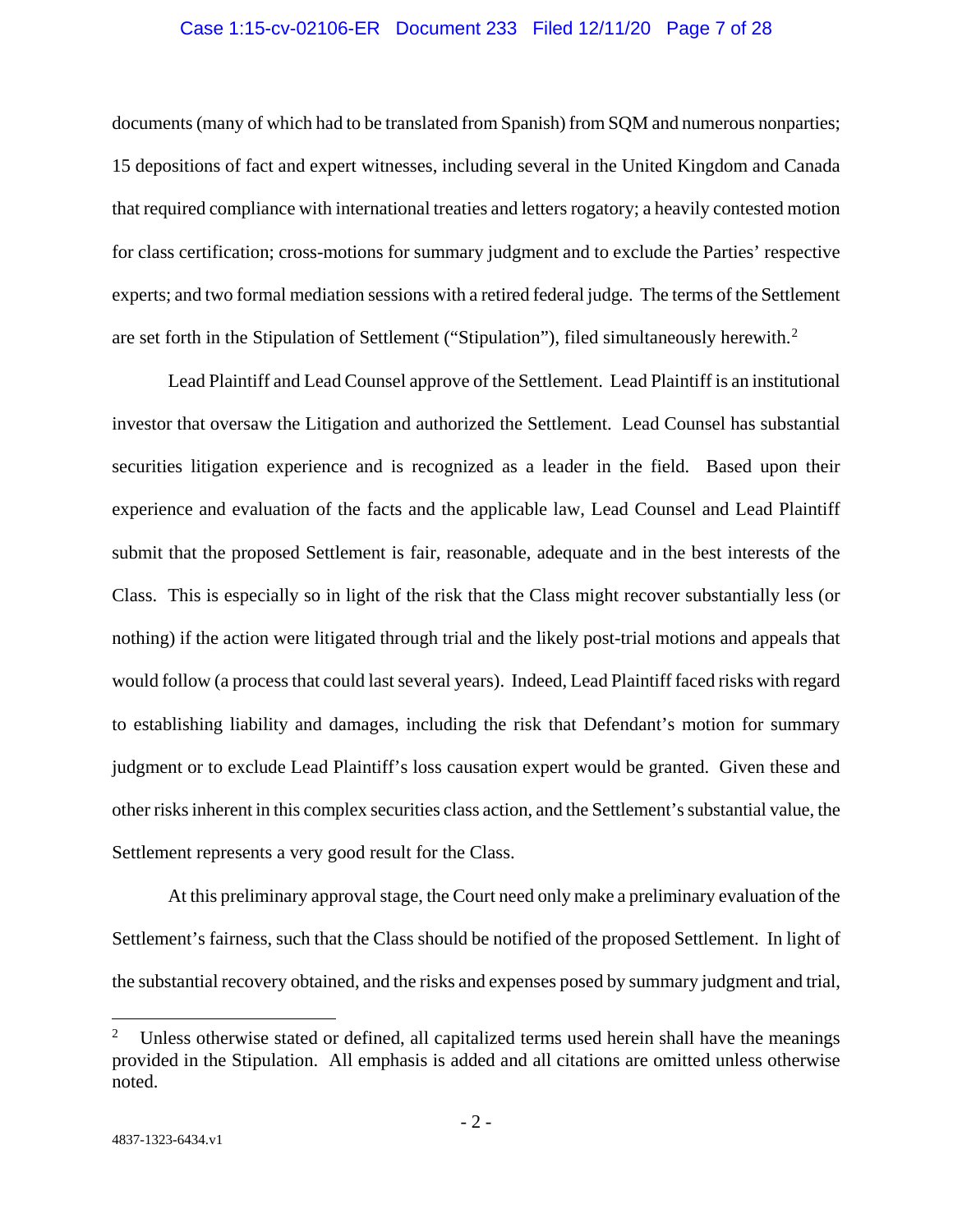#### Case 1:15-cv-02106-ER Document 233 Filed 12/11/20 Page 8 of 28

Lead Plaintiff respectfully requests that the Court grant preliminary approval of the Settlement and enter the Preliminary Approval Order, which will, among other things: (i) preliminarily approve the Settlement on the terms set forth in the Stipulation; (ii) approve the form and content of the Notice of Pendency and Proposed Settlement of Class Action (the "Notice") and Summary Notice of Proposed Settlement of Class Action (the "Summary Notice") attached as Exhibits 1 and 3 to the proposed Preliminary Approval Order; (iii) find that the procedures for distribution of the Notice and publication of the Summary Notice in the manner and form set forth in the Preliminary Approval Order constitute the best notice practicable under the circumstances and comply with the notice requirements of due process, Rule 23 of the Federal Rules of Civil Procedure and the Private Securities Litigation Reform Act of 1995 ("PSLRA"); and (iv) set a schedule and procedures for: disseminating the Notice and publication of the Summary Notice; requesting exclusion from the Class; objecting to the Settlement, the Plan of Allocation or Lead Counsel's application for an award of attorneys' fees and litigation expenses; submitting papers in support of final approval of the Settlement; and the Settlement Hearing.

#### **II. HISTORY OF THE LITIGATION**

In March and April, 2015, two putative class actions were filed in this Court on behalf of investors in SQM American Depositary Shares ("ADS") alleging violations of §§10(b) and 20(a) of the Securities Exchange Act of 1934 and United States Securities and Exchange Commission Rule 10b-5. On October 14, 2015, the Court: (1) appointed Tyne and Wear Pension Fund as Lead Plaintiff; and (2) approved Robbins Geller Rudman & Dowd LLP ("Robbins Geller") as Lead Counsel. ECF No. 31.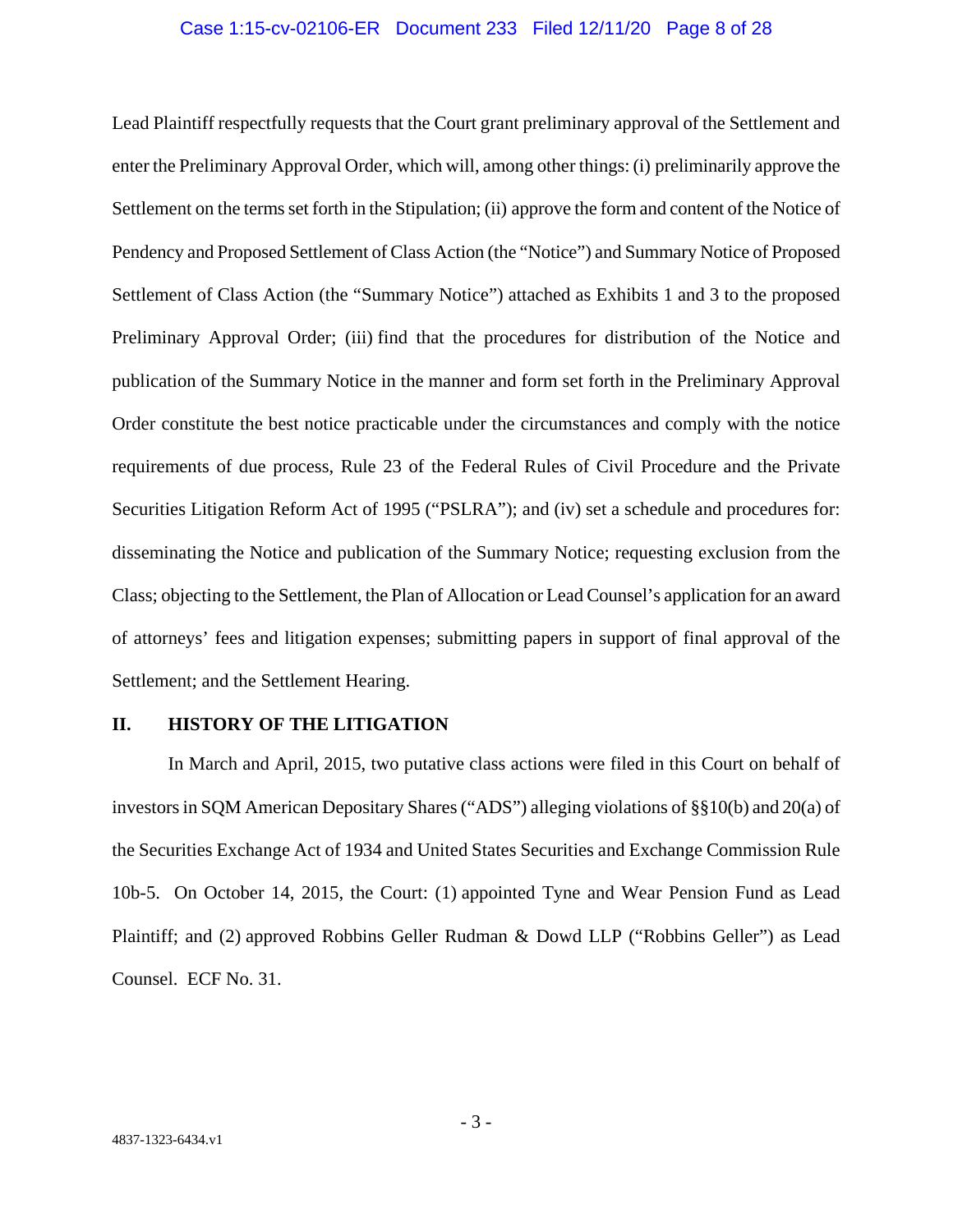#### Case 1:15-cv-02106-ER Document 233 Filed 12/11/20 Page 9 of 28

Following an extensive investigation, Lead Plaintiff filed its Consolidated Complaint for Violation of the Federal Securities Laws ("Complaint") on January 15, 2016. ECF No. 39<sup>3</sup>. The Complaint alleged that SQM, primarily through its former CEO, illegally paid politicians and their proxies for years and made materially false and misleading statements and omissions regarding its compliance with the law and code of ethics, the effectiveness of its internal controls, the accuracy of its financial statements and its dispute with a Chilean governmental entity. *Id.* On March 30, 2016, SQM filed a motion to dismiss the Complaint for failure to state a claim as to several elements of §10(b) and on the basis of *forum non conveniens*, arguing the litigation should proceed in Chile, where SQM is headquartered. ECF No. 42. The Parties supported their respective motion to dismiss briefs with declarations from experts in Chilean law. *See* ECF Nos. 45, 51, 58. On March 28, 2017, the Court denied in substantial part SQM's motion to dismiss but granted it with respect to SQM's statements regarding its code of ethics and dispute with the government entity. ECF No. 67.

On April 25, 2017, SQM answered Lead Plaintiff's complaint. ECF No. 72. The Parties then engaged in exhaustive fact discovery, with each party propounding numerous requests for production on each other and relevant nonparties and Lead Plaintiff propounding over 50 requests for admission on SQM. Lead Plaintiff obtained and reviewed more than 150,000 documents from SQM and third parties, including numerous banks whose securities analysts followed SQM. Because many of the documents were originally in Spanish, Lead Plaintiff commissioned certified translations of numerous documents for use at depositions and in court filings. Lead Plaintiff, pursuant to letters rogatory in Canada, also sought and obtained documents from SQM's former

 <sup>3</sup> On February 9, 2016, Plaintiff filed a Corrected Consolidated Complaint for Violations of the Securities Laws that was substantially similar to the Complaint but corrected errors in certain graphics appearing in the Complaint. ECF Nos. 40-41.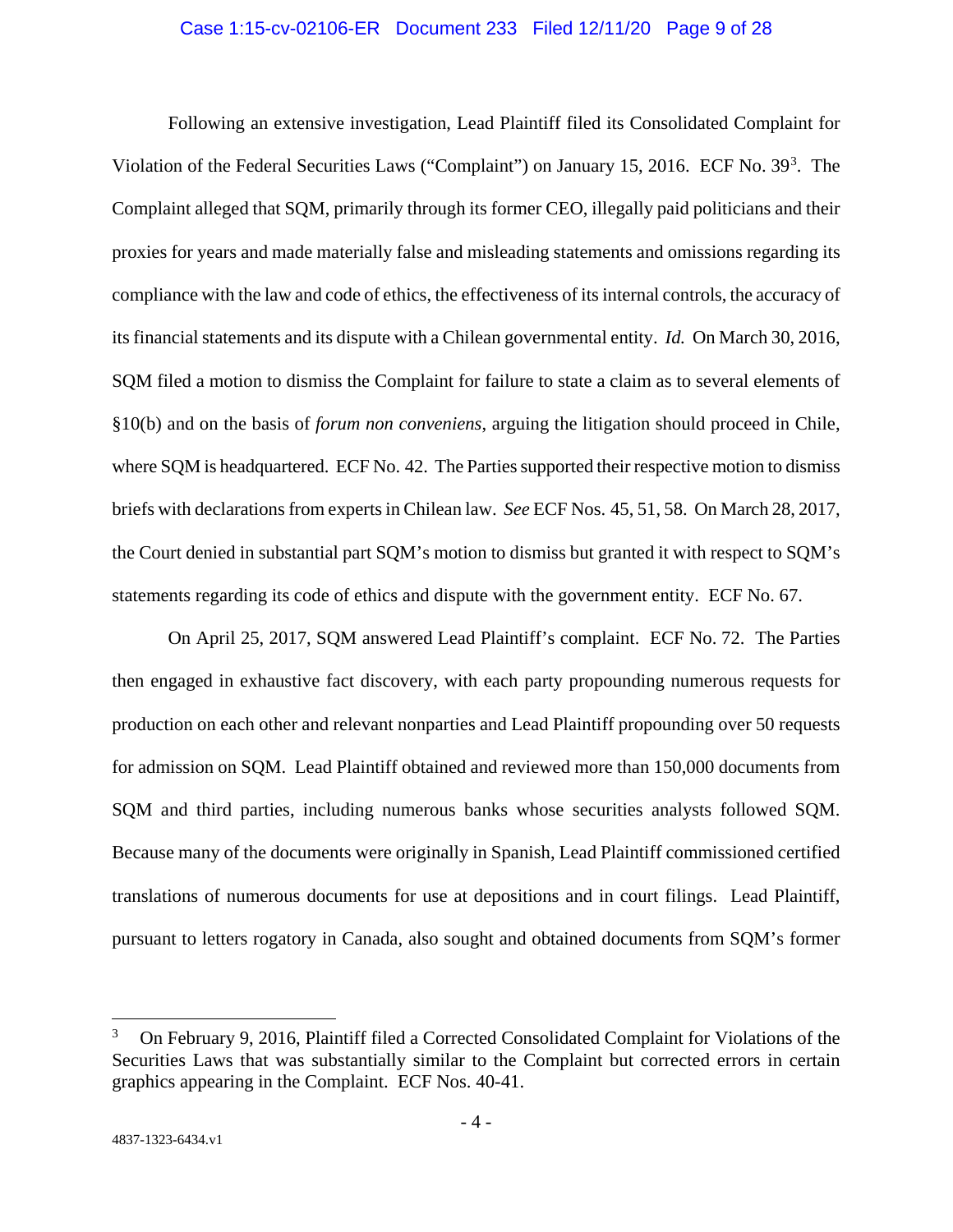#### Case 1:15-cv-02106-ER Document 233 Filed 12/11/20 Page 10 of 28

Board member, Wayne Brownlee, and his former employer, Potash Corporation of Saskatchewan,<sup>4</sup> which was a major SQM shareholder during the Class Period. *See* ECF No. 139. SQM, in addition to obtaining numerous documents from Lead Plaintiff, also sought and received international discovery from Lead Plaintiff's investment manager, Sarasin and Partners ("Sarasin"), in London, England. *See* ECF No. 118.

In addition to obtaining and reviewing the voluminous documentary evidence, the Parties deposed numerous fact and Rule 30(b)(6) witnesses in New York, London and Saskatoon, Saskatchewan. For example, Lead Plaintiff deposed, among others, SQM's general counsel, current Board member, former CEO (COO during the Class Period), current CEO (CFO during the Class Period), current CFO (VP during Class Period), head of investor relations, head of compliance, inhouse counsel and outside counsel for the investigation committee.<sup>5</sup> Lead Plaintiff also deposed SQM's Board member who resigned following revelation of the illegal payments pursuant to letters rogatory in Saskatchewan, Canada. SQM, in addition to cross-examining certain witnesses, deposed Lead Plaintiff's head of pensions and a representative from Lead Plaintiff's investment manager, Sarasin, in London.

The Parties also engaged in substantial expert discovery. In addition to submitting a report from a Chilean law expert in support of its opposition to the motion to dismiss, Lead Plaintiff submitted an expert report concerning market efficiency and price impact in support of its motion for class certification and a report from a loss causation and damages expert that Lead Plaintiff intended to call at trial. SQM submitted reports from a Chilean law expert, a market efficiency expert and

<sup>&</sup>lt;sup>4</sup> Potash Corporation of Saskatchewan has since been acquired by Nutrien, Inc.

<sup>&</sup>lt;sup>5</sup> Many of the depositions of SQM's employees were conducted in English and Spanish through simultaneous translators, a tedious process at the best of times.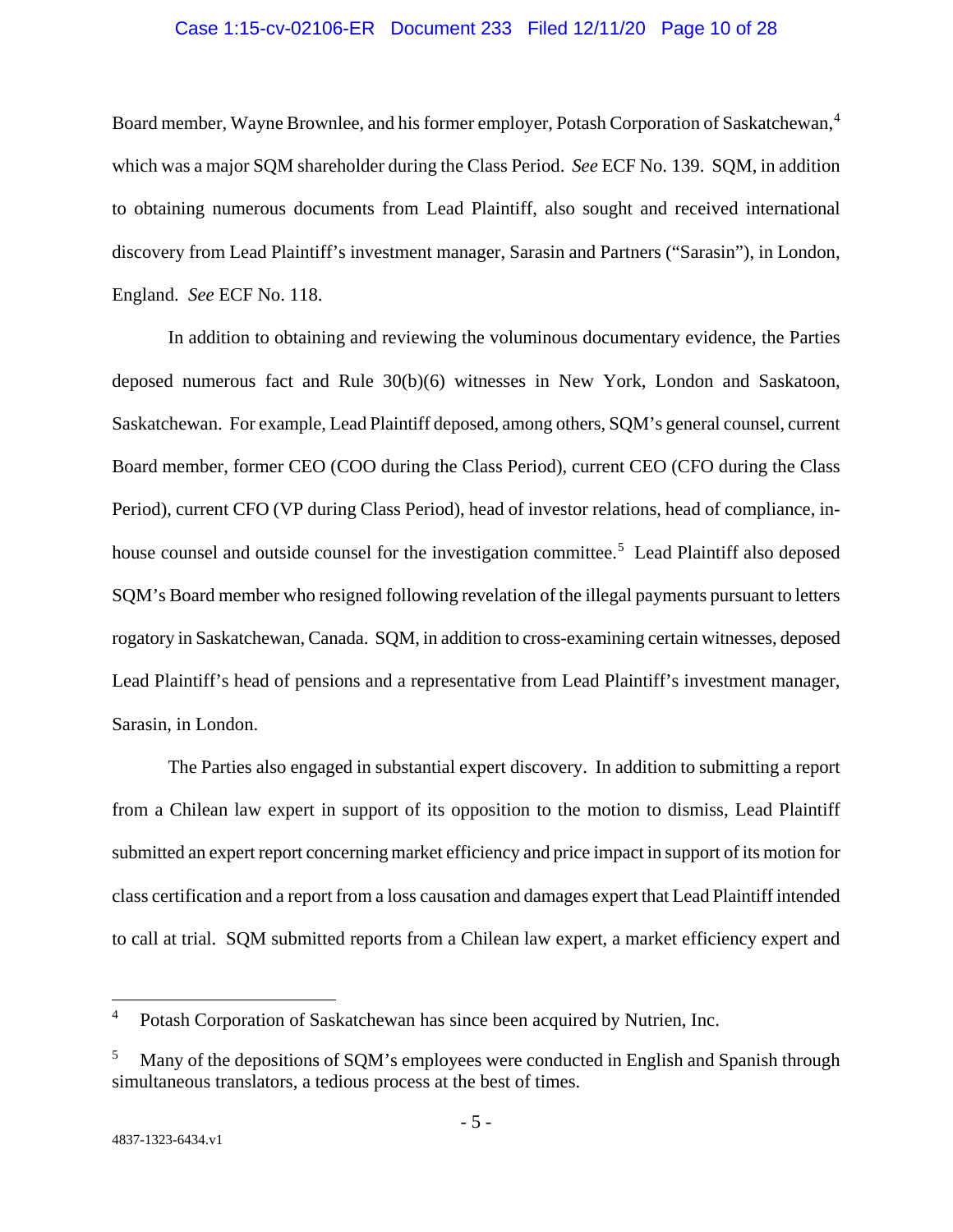#### Case 1:15-cv-02106-ER Document 233 Filed 12/11/20 Page 11 of 28

two loss causation experts it intended to call at trial. The Parties also exchanged numerous expert rebuttal reports. SQM deposed Lead Plaintiff's market efficiency expert and its loss causation and damages expert, and Lead Plaintiff deposed one of SQM's loss causation experts.

On January 10, 2018, Lead Plaintiff filed its motion for class certification. ECF No. 75. Following many months of fact and expert discovery, including document discovery and depositions of Lead Plaintiff's representative, investment manager and efficiency expert, SQM filed its opposition to class certification and a motion to exclude Lead Plaintiff's efficiency expert on December 12, 2018. ECF Nos. 127-128. On September 24, 2019, the Court granted Lead Plaintiff's motion, refused to exclude Lead Plaintiff's expert and certified the Class. ECF No. 161. The Court also appointed Lead Plaintiff as Class Representative and Robbins Geller as Class Counsel. *Id.*

After all fact and expert discovery was completed, the Parties engaged in extensive dispositive motion practice. On April 16, 2020, SQM filed a motion for summary judgment in its favor, arguing that Lead Plaintiff could not establish loss causation or damages as a matter of law. ECF No. 169. SQM also filed a motion to exclude the testimony of Lead Plaintiff's loss causation expert. ECF No. 173. On April 16, 2020, Lead Plaintiff filed a motion for partial summary judgment in its favor, arguing that the evidence demonstrated SQM had made several false statements with the requisite state of mind. ECF No. 186. Lead Plaintiff also filed motions to exclude the testimony of SQM's loss causation experts. ECF Nos. 178, 182. Lead Plaintiff and SQM vigorously opposed each other's motions for summary judgment and to exclude each other's expert or experts and filed replies in support of their respective motions. *See* ECF Nos. 196, 201, 205-206, 215-217, 219, 221.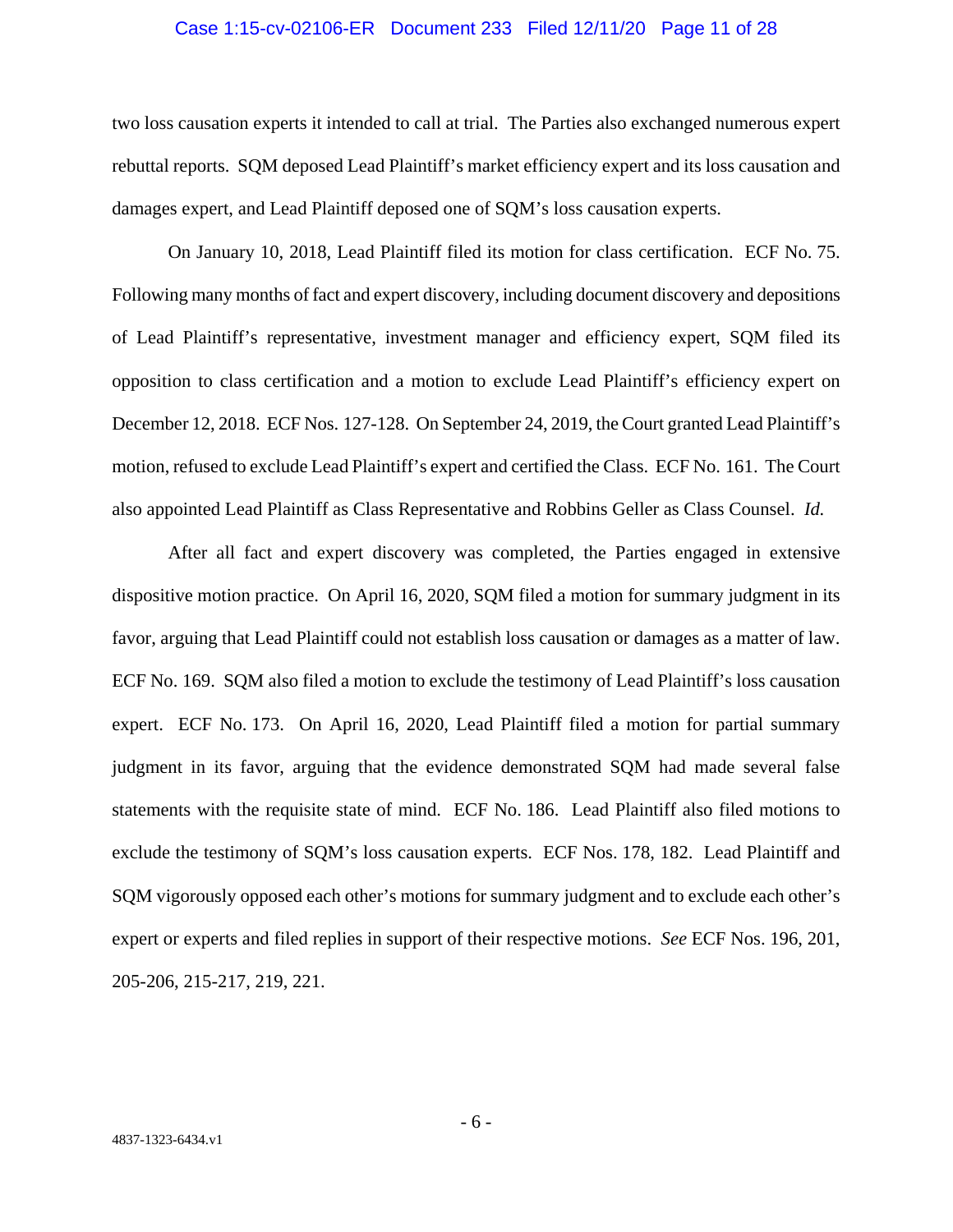## **III. SETTLEMENT NEGOTIATIONS**

On April 19, 2018, the Parties engaged in a mediation session before Judge Layn R. Phillips (Ret.), one of the most respected mediators in the country, in an attempt to settle the case. In advance of that mediation, the Parties provided to Judge Phillips (and exchanged) detailed mediation statements, along with supporting evidence. Unfortunately, the Parties were not able to agree, and no settlement was reached. Then, in October 2020, while the Parties' motions for summary judgment and motions to exclude each other's experts were pending, the Parties resumed settlement discussions with the aid of Judge Phillips and submitted and exchanged supplemental mediation materials. On October 9, 2020, the Parties attended a second face-to-face mediation session (via Zoom video conferencing) that was overseen by Judge Phillips. Although progress was made, no agreement was reached.

After further negotiations, the Parties reached an agreement to settle the case for \$62.5 million on November 11, 2020. In light of the substantial benefit to the Class, and the significant costs and risks of further litigation – and in recognition of the fact that the proposed Settlement is the result of arm's-length negotiations by experienced counsel overseen by a well-respected mediator – Lead Plaintiff respectfully submits that the proposed Settlement warrants preliminary approval so that notice can be provided to the Class.

## **IV. SETTLEMENT TERMS**

The Settlement provides that SQM will pay or cause to be paid \$62.5 million into the Escrow Account, which amount plus accrued interest comprises the Settlement Fund. Stipulation, ¶2.2. Notice to the Class and the cost of settlement administration ("Notice and Administration Expenses") will be funded by the Settlement Fund. *Id.*, 12.9. Lead Plaintiff proposes that a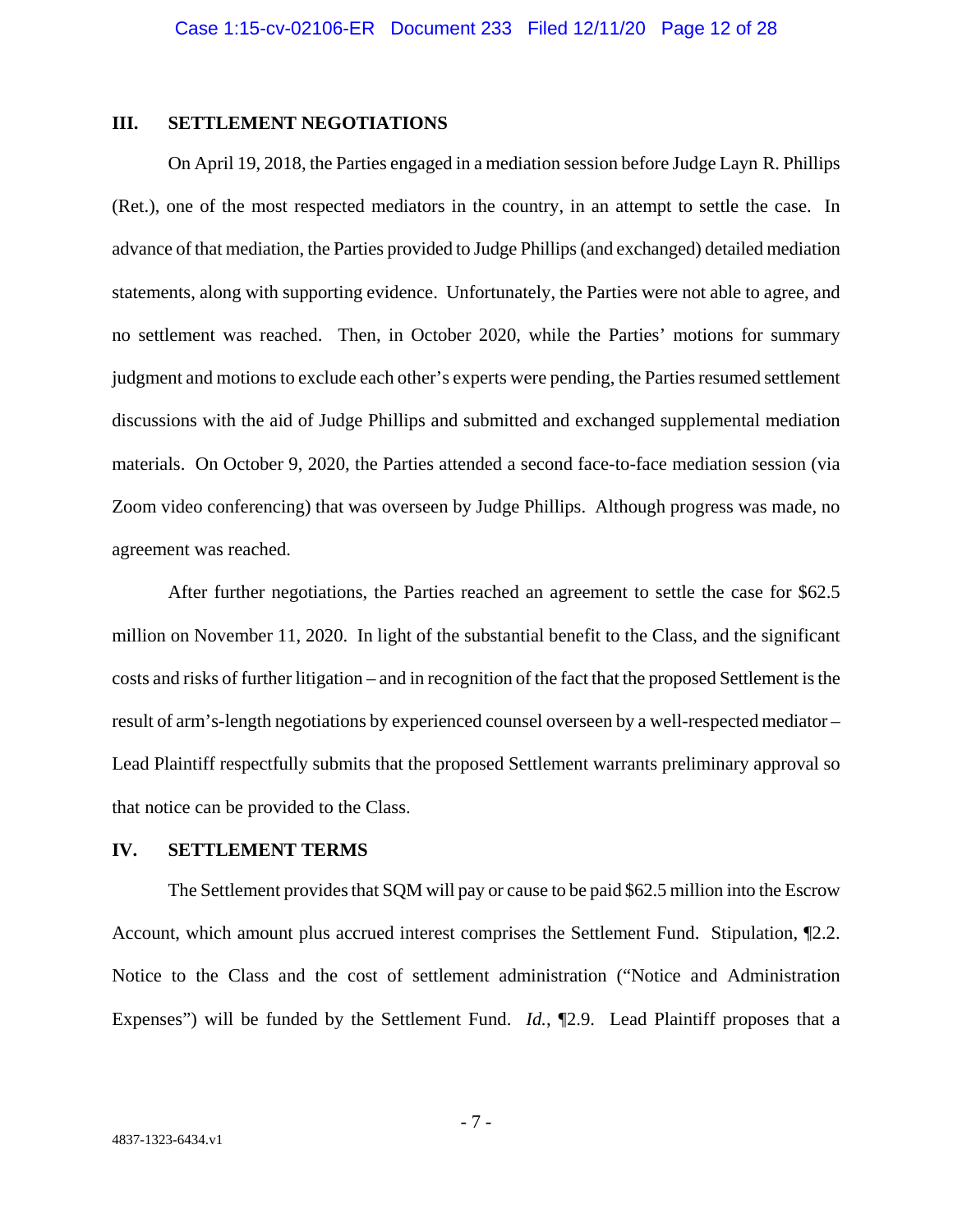#### Case 1:15-cv-02106-ER Document 233 Filed 12/11/20 Page 13 of 28

nationally recognized class action settlement administrator, Gilardi & Co. LLC ("Gilardi"), be retained here subject to the Court's approval. *Id.*, ¶¶1.3, 5.1.

The Notice provides that Lead Counsel will submit an application with its opening papers, in support of final approval of the Settlement, for an award of attorneys' fees for all Lead Plaintiff's Counsel in an amount not to exceed 17.5% of the Settlement Amount and litigation expenses in an amount not to exceed \$1,400,000, plus interest accrued on both amounts at the same rate as earned by the Settlement Fund.<sup>6</sup> The Notice explains that such fees and expenses shall be paid from the Settlement Fund.

Once Notice and Administration Expenses, Taxes, Tax Expenses, Court-approved attorneys' fees and expenses and any award to Lead Plaintiff in connection with its representation of the Class have been paid from the Settlement Fund, the remaining amount – the Net Settlement Fund – shall be distributed pursuant to the Court-approved Plan of Allocation to Authorized Claimants who are entitled to a distribution of at least \$10. Any amount remaining following the distribution as a result of uncashed or returned checks shall be redistributed in an economically feasible manner. The Plan of Allocation treats all Class Members equitably based on the timing of their SQM ADS purchases, acquisitions and sales. The proposed Plan of Allocation, which is set forth in the Notice, is comparable to plans of allocation approved in numerous other securities class actions.

The Parties have entered into a Supplemental Agreement that provides if the number of SQM ADS purchased or acquired, represented by valid claims by persons who would otherwise be

In accordance with the PSLRA, Lead Counsel may also apply for the reimbursement of the costs and expenses of Plaintiff (including lost wages) directly related to its representation of the Class. Pursuant to the terms of the Stipulation, any award of expenses will be paid from the Settlement Fund.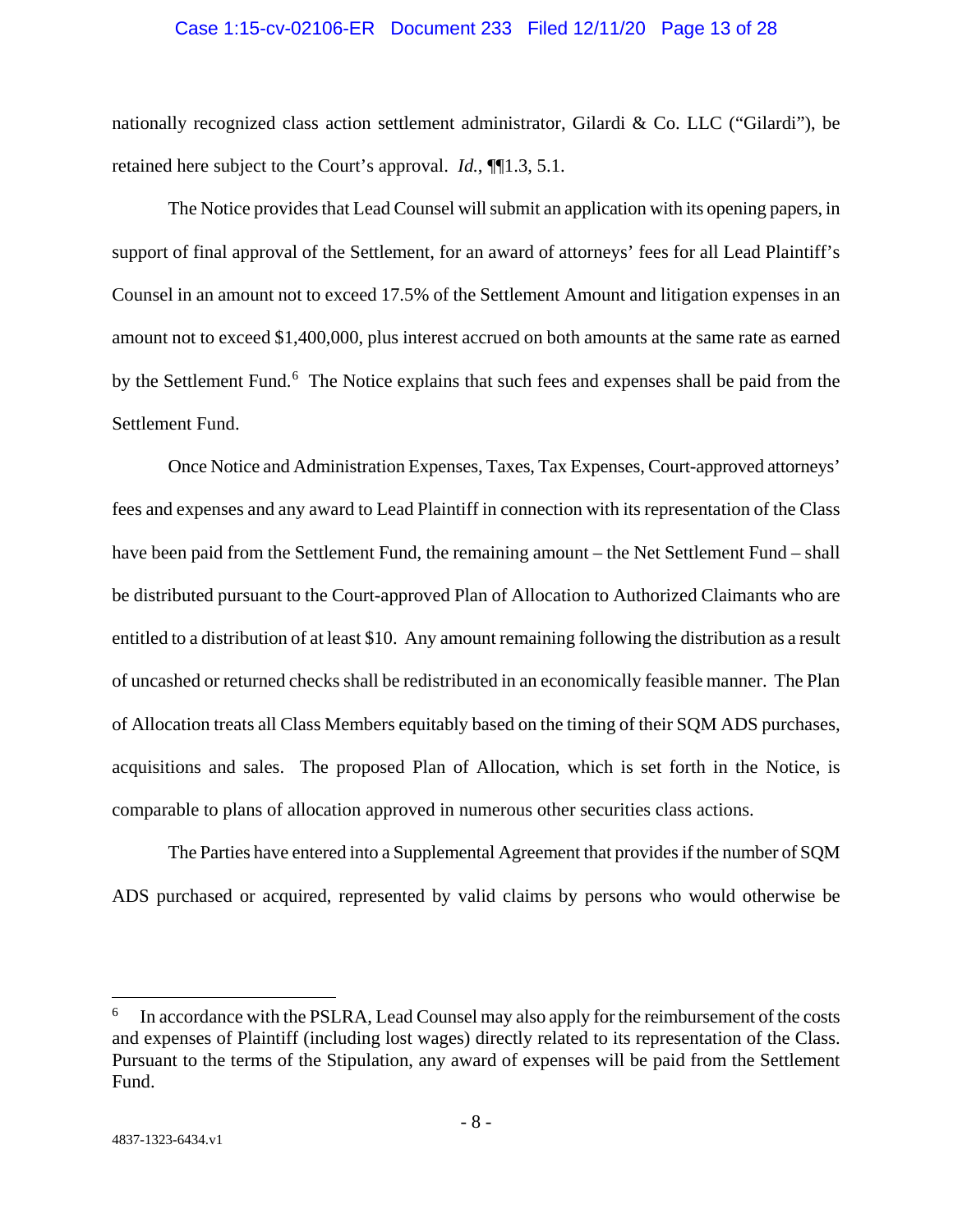Members of the Class, but who request exclusion from the Class, exceeds a certain amount, SQM shall have the option to terminate the Settlement. Stipulation, ¶7.3.

The proposed Settlement is a very good recovery on the claims asserted in this Litigation and is in all respects fair, adequate, reasonable and in the best interests of the Class.

## **V. PRELIMINARY APPROVAL IS WARRANTED AND WILL ALLOW LEAD PLAINTIFF TO NOTIFY THE CLASS**

In the Second Circuit, there is a "'strong judicial policy in favor of settlements, particularly in the class action context.'" *Wal-Mart Stores, Inc. v. Visa U.S.A. Inc.*, 396 F.3d 96, 116-17 (2d Cir. 2005); *see also In re Prudential Sec. Inc. Ltd. P'ships Litig.*, 163 F.R.D. 200, 209 (S.D.N.Y. 1995) ("It is well established that there is an overriding public interest in settling and quieting litigation, and this is particularly true in class actions.").

Rule 23(e) of the Federal Rules of Civil Procedure requires judicial approval of a class action settlement. Fed. R. Civ. P. 23(e) ("The claims . . . [of] a class proposed to be certified for purposes of settlement . . . may be settled . . . only with the court's approval."). The approval process typically takes place in two stages. *See Deangelis v. Corzine*, 151 F. Supp. 3d 356, 357 (S.D.N.Y. 2015). In the first stage, a court provides preliminary approval of the settlement and authorizes notice of the settlement be given to the class. *Id.* at 357. That is what Lead Plaintiff seeks via this motion. In the second stage, which will only come if the Court grants this motion, "the court holds a fairness hearing to "determine whether the settlement's terms are fair, adequate, and reasonable.'" *Dover v. British Airways, PLC (UK)*, No. 12 CV 5567 (RJD) (CLP), 2018 U.S. Dist. LEXIS 174513, at \*8 (E.D.N.Y. Oct. 9, 2018).

Pursuant to recently amended Rule  $23(e)(1)$ , the preliminary approval of a settlement is appropriate where "the parties . . . show[] that the court will likely be able to: (i) approve the proposal under Rule 23(e)(2); and (ii) certify the class for purposes of judgment on the proposal."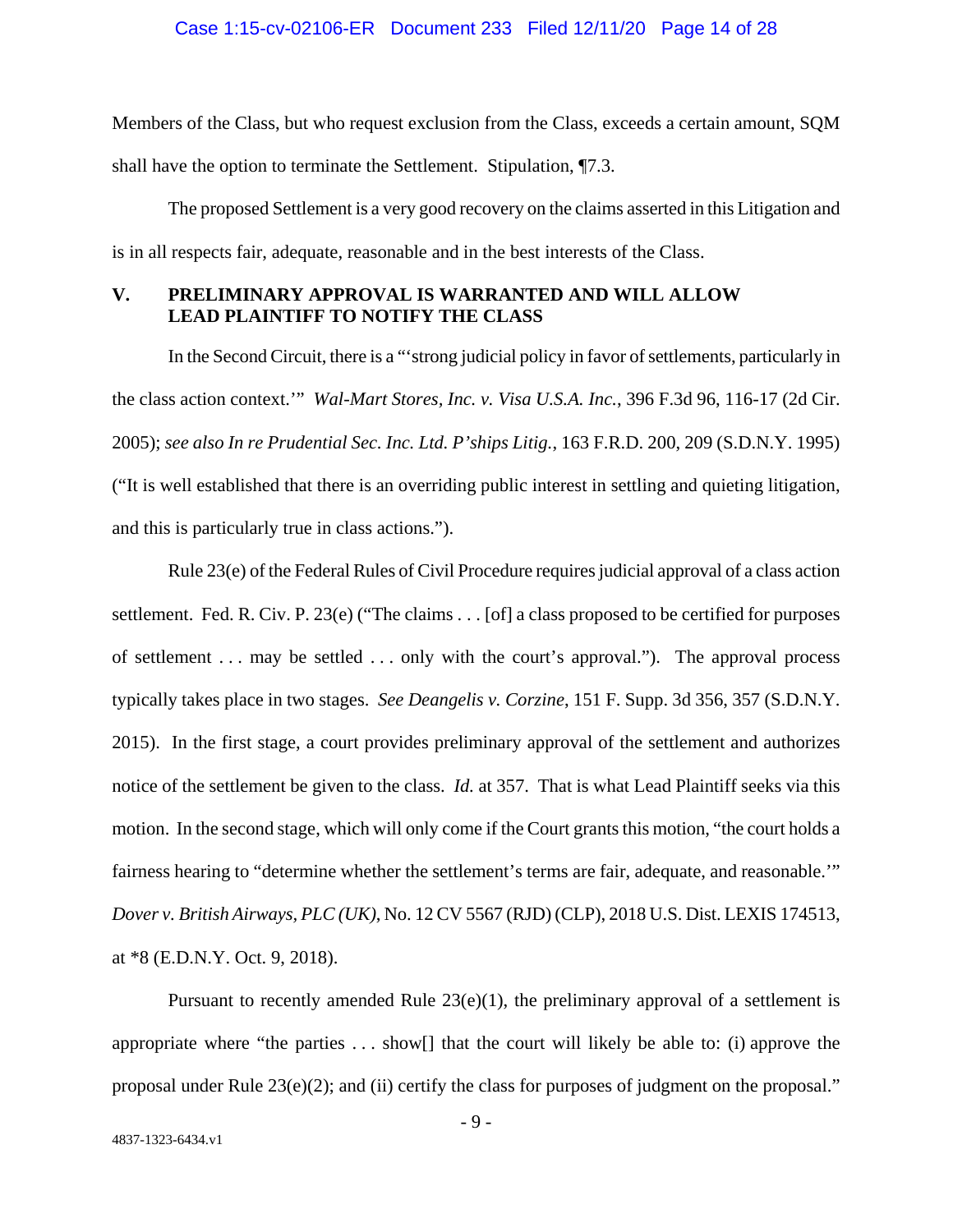Fed. R. Civ. P. 23(e)(1)(B). Rule 23(e)(2), which governs final approval, identifies factors that courts must consider in determining whether a class action settlement is "fair, reasonable, and adequate," including whether:

- A. the class representatives and class counsel have adequately represented the class;
- B. the proposal was negotiated at arm's length;

C. the relief provided for the class is adequate, taking into account:

- (i) the costs, risks, and delay of trial and appeal;
- (ii) the effectiveness of any proposed method of distributing relief to the class,

including the method of processing class-member claims;

- (iii) the terms of any proposed award of attorneys' fees, including timing of payment; and
	- (iv) any agreement required to be identified under Rule  $23(e)(3)$ ; and
- D. the proposal treats class members equitably relative to each other.

Fed. R. Civ. P. 23(e)(2).

Overlapping with the factors listed in Rule 23(e) are the nine so-called *Grinnell* factors identified by the Second Circuit that district courts should consider in deciding whether to grant final approval:

(1) the complexity, expense and likely duration of the litigation; (2) the reaction of the class to the settlement; (3) the stage of the proceedings and the amount of discovery completed; (4) the risks of establishing liability; (5) the risks of establishing damages; (6) the risks of maintaining the class action through the trial; (7) the ability of the defendants to withstand a greater judgment; (8) the range of reasonableness of the settlement fund in light of the best possible recovery; [and] (9) the range of reasonableness of the settlement fund to a possible recovery in light of all the attendant risks of litigation.

*Detroit v. Grinnell Corp.*, 495 F.2d 448, 463 (2d Cir. 1974). The Rule 23(e) factors are not intended

to "displace" any previously adopted factors but "rather to focus the court and the lawyers on the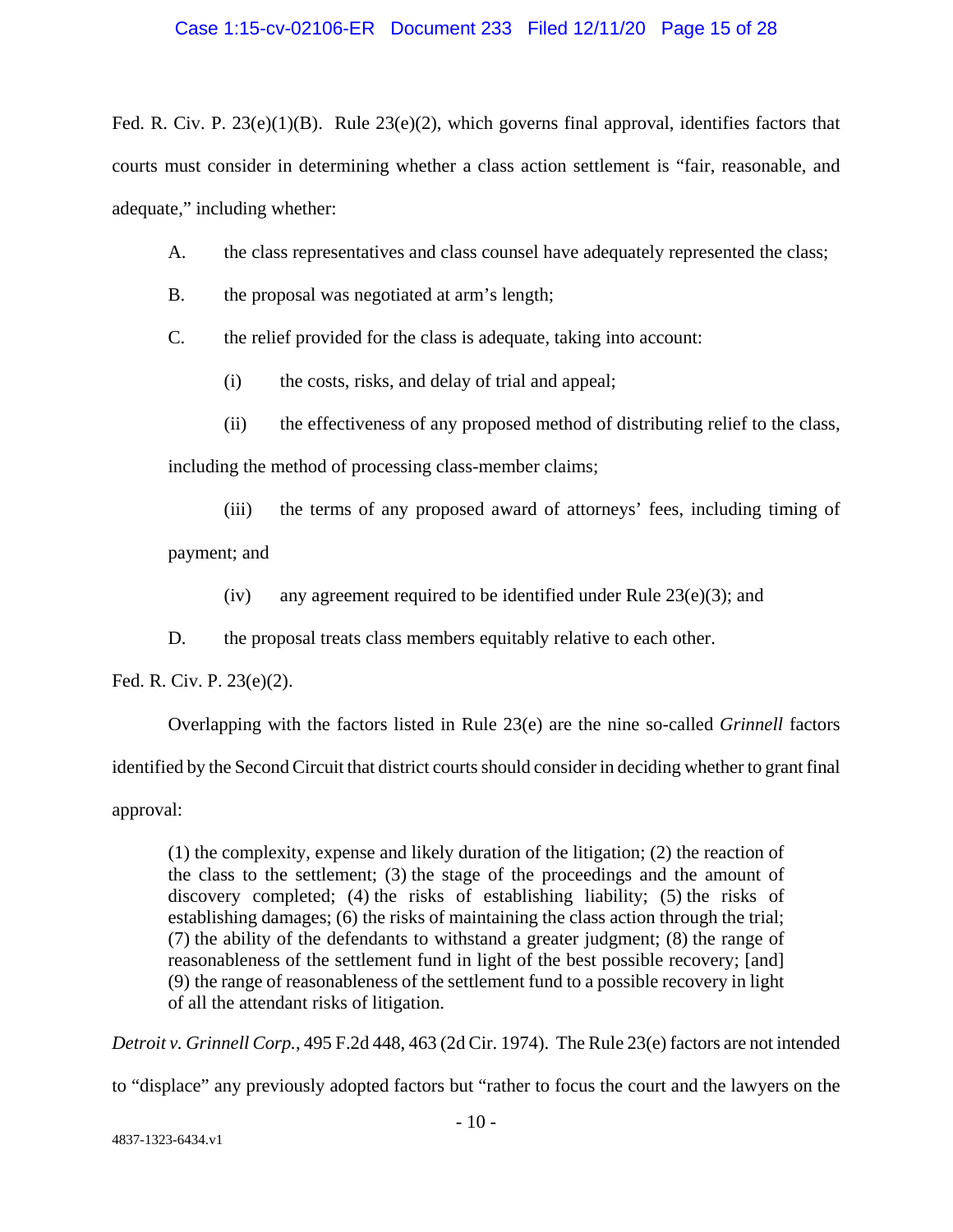#### Case 1:15-cv-02106-ER Document 233 Filed 12/11/20 Page 16 of 28

core concerns of procedure and substance that should guide the decision whether to approve the proposal." Advisory Committee Notes to the 2018 Amendments to the Federal Rules of Civil Procedure. Likewise, "[i]n finding that a settlement is fair, not every factor must weigh in favor of settlement, 'rather the court should consider the totality of these factors in light of the particular circumstances.'" *In re Global Crossing Sec. & ERISA Litig.*, 225 F.R.D. 436, 456 (S.D.N.Y. 2004).

Here, Lead Plaintiff is requesting only that the Court take the first step in the settlement approval process and grant preliminary approval of the proposed Settlement. As stated above, the proposed Settlement provides a Fund of \$62.5 million in cash, a substantial recovery that is unquestionably beneficial to the Class and plainly "within the range of possible approval." *In re Initial Pub. Offering Sec. Litig.*, 243 F.R.D. 79, 87 (S.D.N.Y. 2007).

#### **A. The Rule 23(e)(2) Factors Are Satisfied**

## **1. Lead Plaintiff and Lead Counsel Have Adequately Represented the Class**

As the Court found in its class certification order, ECF No. 161, Lead Plaintiff's interests in this case are directly aligned with those of the other Class Members. Lead Plaintiff has demonstrated its ability and willingness to pursue the Litigation on the Class' behalf through its active involvement in the Litigation, including by searching for and producing documents, by traveling to and sitting for a deposition, by reviewing numerous filings and in approving the Settlement. Lead Plaintiff and its counsel zealously advocated for the interests of SQM ADS holders and have obtained an excellent result. Lead Plaintiff's decision to settle this case was informed by a thorough investigation of the relevant claims; several years of fact and expert discovery conducted in several countries; extensive briefing on motions to dismiss, class certification, summary judgment and to exclude experts; and participation in extensive, arm's-length mediation. The Settlement is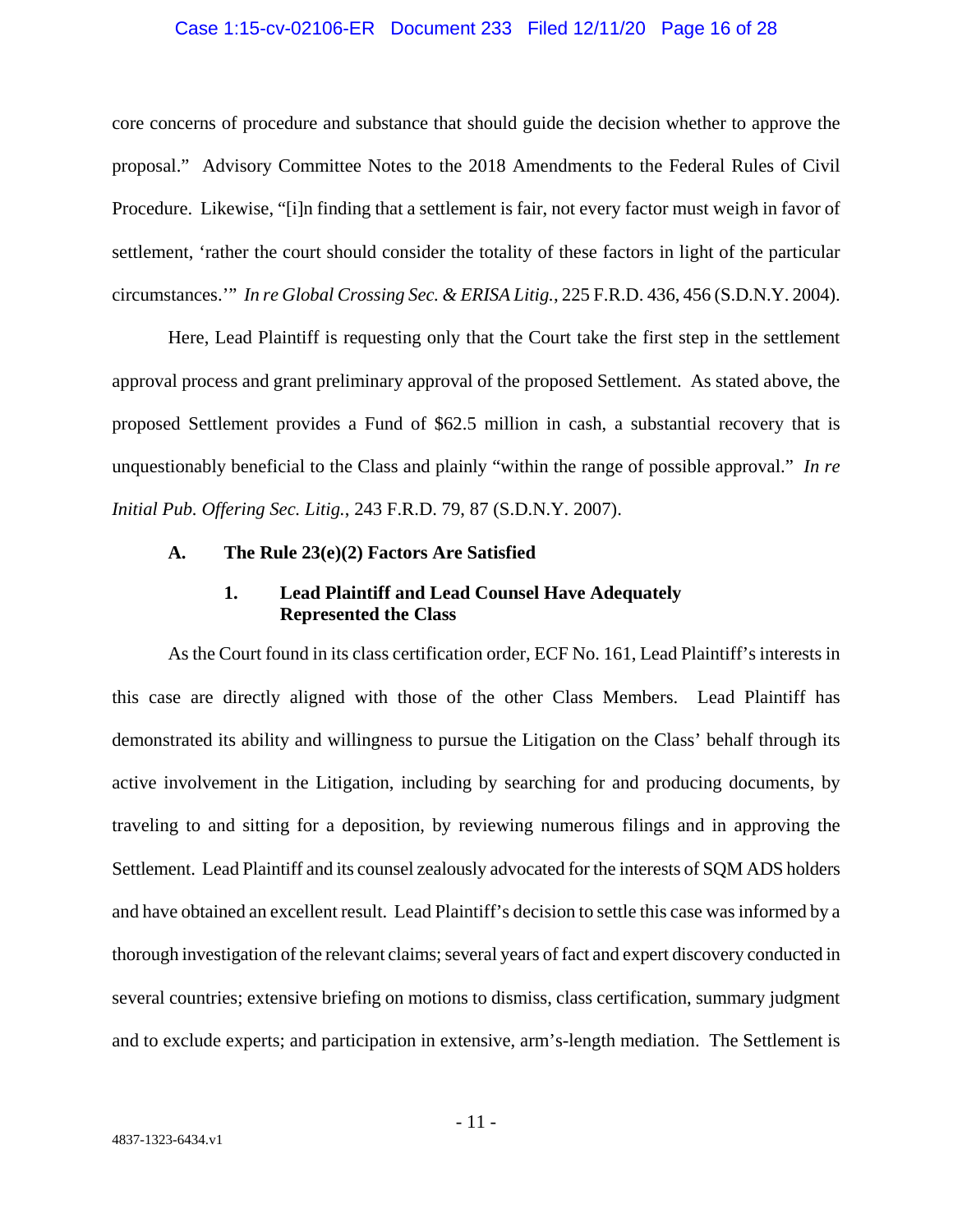#### Case 1:15-cv-02106-ER Document 233 Filed 12/11/20 Page 17 of 28

demonstrably the product of well-informed negotiations and vigorous advocacy on behalf of SQM ADS holders. Accordingly, this factor weighs in favor of approval.

## **2. The Proposed Settlement Is the Result of Good Faith, Arm's-Length Negotiations**

Courts presume that a proposed settlement is fair and reasonable when it is the result of arm's-length negotiations between counsel. *See Wal-Mart*, 396 F.3d at 116. As described above, the Settlement was reached only after extensive, arm's-length negotiations before the Hon. Layn R. Phillips (Ret.), a nationally recognized mediator experienced in securities class actions. *See, e.g.*, *D'Amato v. Deutsche Bank*, 236 F.3d 78, 85 (2d Cir. 2001) (stating that a "mediator's involvement in . . . settlement negotiations helps to ensure that the proceedings were free of collusion and undue pressure"); *In re Delphi Corp. Sec., Derivative & ERISA Litig.*, 248 F.R.D. 483, 498 (E.D. Mich. 2008) ("[T]he Court and the parties have had the added benefit of the insight and considerable talents of a former federal judge who is one of the most prominent and highly skilled mediators of complex actions."). After good faith back-and-forth negotiations at two in-person mediation sessions and discussions following the second session, the Parties reached an agreement-in-principle to settle the Litigation.

In addition, the Parties and their counsel were knowledgeable about the strengths and weaknesses of the case prior to reaching an agreement to settle. Lead Plaintiff agreed to settle after all fact discovery was completed, all expert discovery was completed and the Parties' dispositive motions had been fully briefed. In the event the Court did not dispose of the case at summary judgment, trial was the only remaining stage of the Litigation. Lead Plaintiff and Lead Counsel therefore had an adequate basis for assessing the strength of the Class' claims and Defendant's defenses when they agreed to the Settlement. These circumstances confirm the presumption of fairness of the proposed Settlement.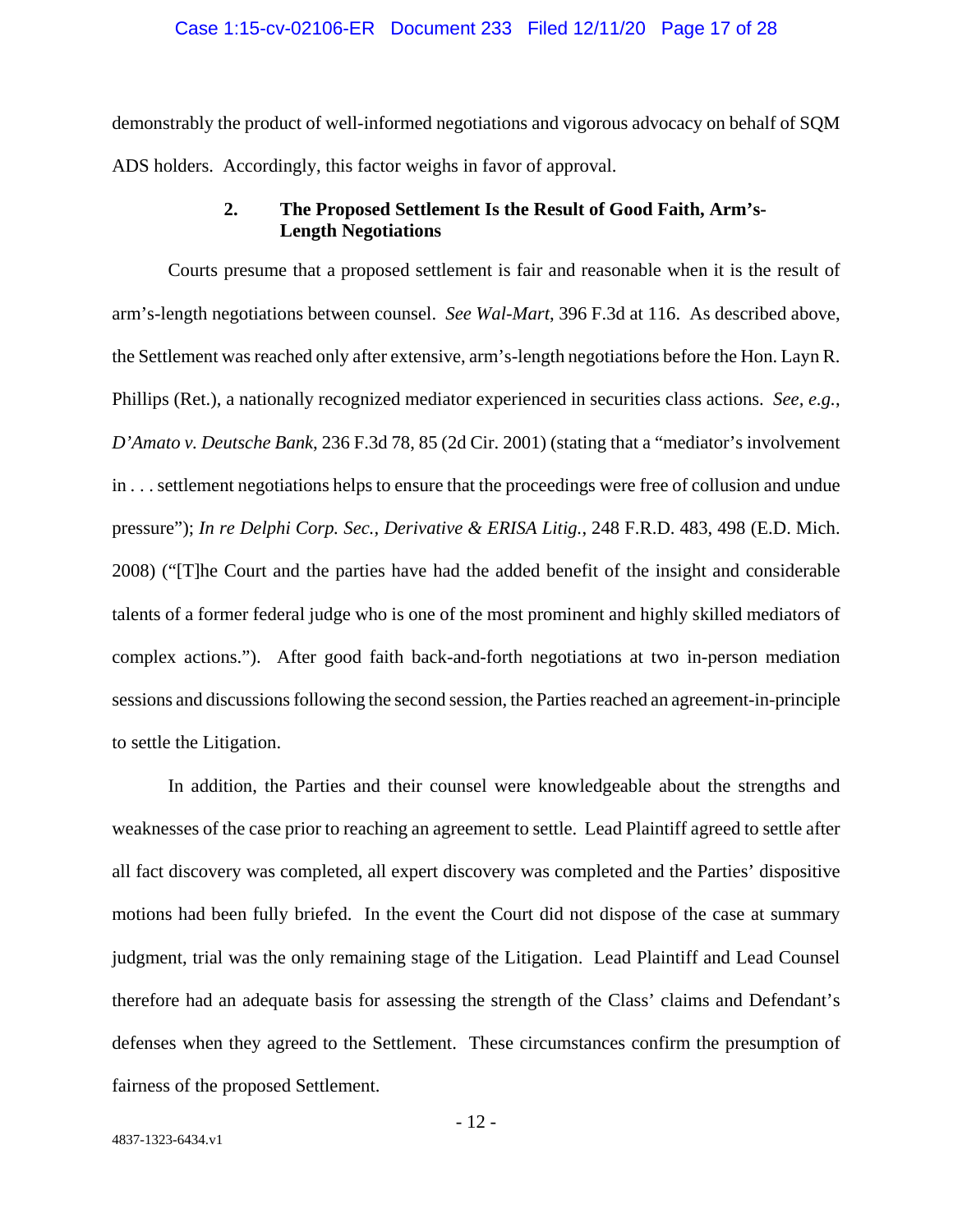## **3. The Relief Provided by the Settlement Is Adequate When Weighed Against the Risks of Litigation**

In assessing a settlement, courts consider the range of reasonableness in light of both the best possible recovery and litigation risks, assessing "not whether the settlement represents the best possible recovery, but how the settlement relates to the strengths and weaknesses of the case." *City of Providence v. Aeropostale, Inc*., No. 11 Civ. 7132(CM)(GWG), 2014 WL 1883494, at \*9 (S.D.N.Y. May 9, 2014), *aff'd sub nom*. *Arbuthnot v. Pierson*, 607 F. App'x 73 (2d Cir. 2015). A court thus need only determine whether the settlement falls within a range of reasonableness that "'recognizes the uncertainties of law and fact in any particular case and the concomitant risks and costs necessarily inherent in taking any litigation to completion.'" *Pantelyat v. Bank of Am., N.A.*, No. 16-cv-8964 (AJN), 2019 WL 402854, at \*7 (S.D.N.Y. Jan 31, 2019).

If approved, the Settlement will provide Class Members with \$62.5 million in cash less reasonable attorneys' fees, litigation expenses, awards to Lead Plaintiff, Notice and Administration Expenses, Taxes and Tax Expenses. The amount obtained for the Class represents a very good result for the Class, representing between 22% and 30% of maximum estimated recoverable damages, which far exceeds the median and average recovery in PSLRA cases. *See* Janeen McIntosh & Svetlana Starykh, *Recent Trends in Securities Class Action Litigation: 2019 Full-Year Review* (NERA Feb. 12, 2020) ("The average settlement value for non-merger-objection cases resolved in 2019 was \$30 million" (13, Fig. 9) and the median ratio of settlements to investor losses in 2019 was 2.1% (20, Fig. 13)).

Additionally, although Lead Plaintiff and Lead Counsel believe their case against SQM is strong, they acknowledge that Defendant has put forth substantial arguments concerning loss causation and damages supported by respected experts and has moved to exclude Lead Plaintiff's expert's testimony. For example, SQM argued that Lead Plaintiff could not establish the element of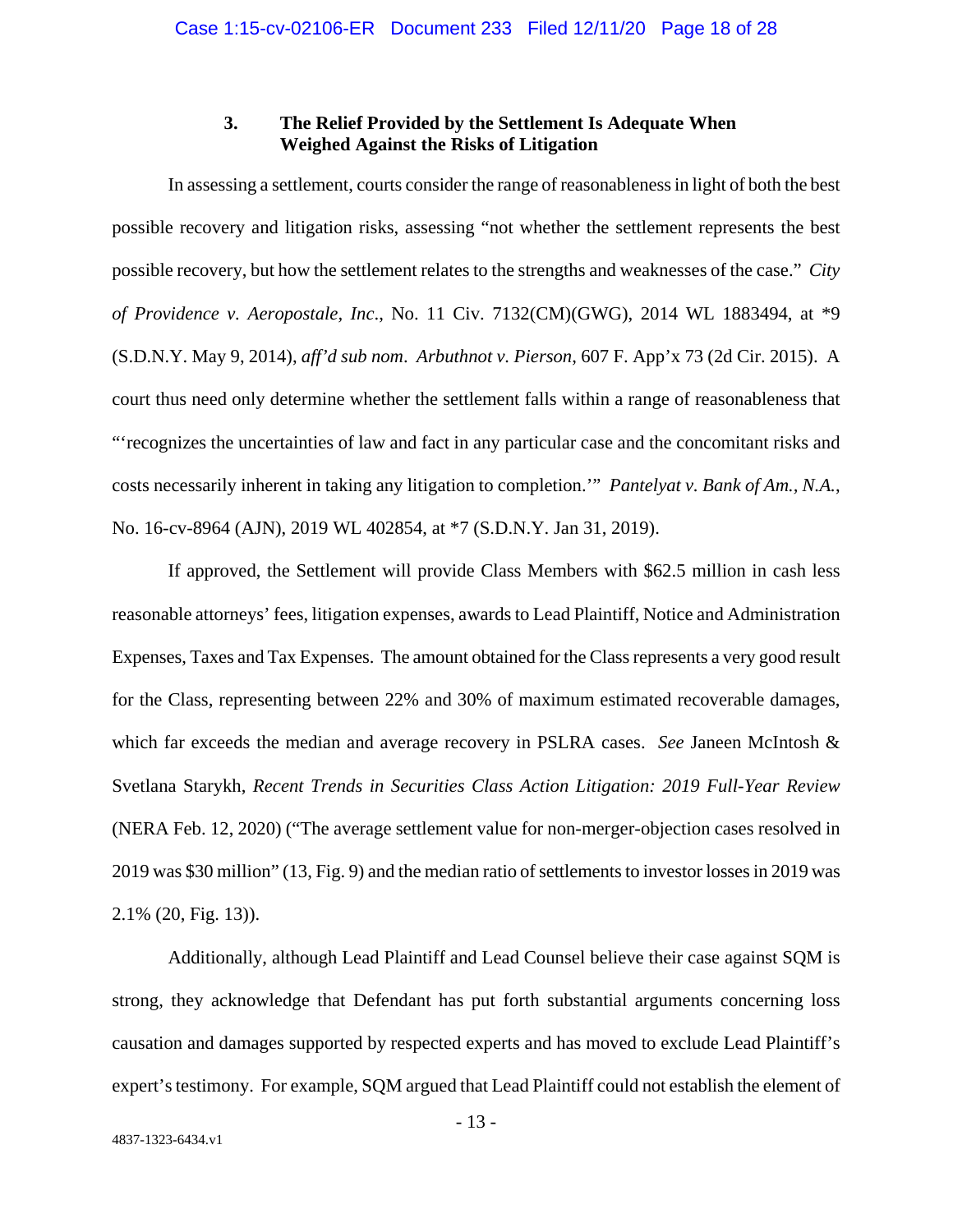#### Case 1:15-cv-02106-ER Document 233 Filed 12/11/20 Page 19 of 28

loss causation for the SQM ADS price declines between March 11 and 17, 2015 because information revealing the truth about SQM's allegedly false statements was disclosed before March 11, many of the events that occurred between March 11 and 17 did not correct SQM's allegedly false statements and Lead Plaintiff failed to consider other market-moving information that was disclosed during that period. ECF No. 170 at 18-28. SQM also argued Lead Plaintiff could not establish loss causation for the SQM ADS price decline on March 18 because the information that came out that day – the resignation of three SQM Board members who had been appointed by a major shareholder in SQM – did not reveal any new information about SQM's illegal payment scheme or the alleged misstatements. *Id.* at 29-38. Moreover, SQM intended to challenge the materiality of its alleged misrepresentations at trial and argued Lead Plaintiff's damages model did not properly account for a rebound in the ADS price following the Class Period, thus reducing the Class' claimed damages. *See* ECF Nos. 170 at 38-39; 196 at 6. If any of these arguments were to be accepted by Court or a jury, any potential recovery could be eliminated or dramatically reduced. Further, to secure a recovery absent a settlement, Lead Plaintiff would have to prevail against Defendant at summary judgment and at trial; and even if Lead Plaintiff prevailed at each of those stages, it would also have to prevail on the appeals that would likely follow and potentially have to enforce a U.S. judgment in Chile, where SQM is headquartered.

The proposed Settlement balances the risks, costs and delays inherent in complex securities class action cases such as this one. When viewed in the context of these risks and the uncertainty of any later recovery from Defendant, the Settlement is extremely beneficial to the Class.

#### **4. The Proposed Method for Distributing Relief Is Effective**

The method of the proposed notice and claims administration process is effective. Specifically, this includes well-established, effective procedures for processing claims submitted by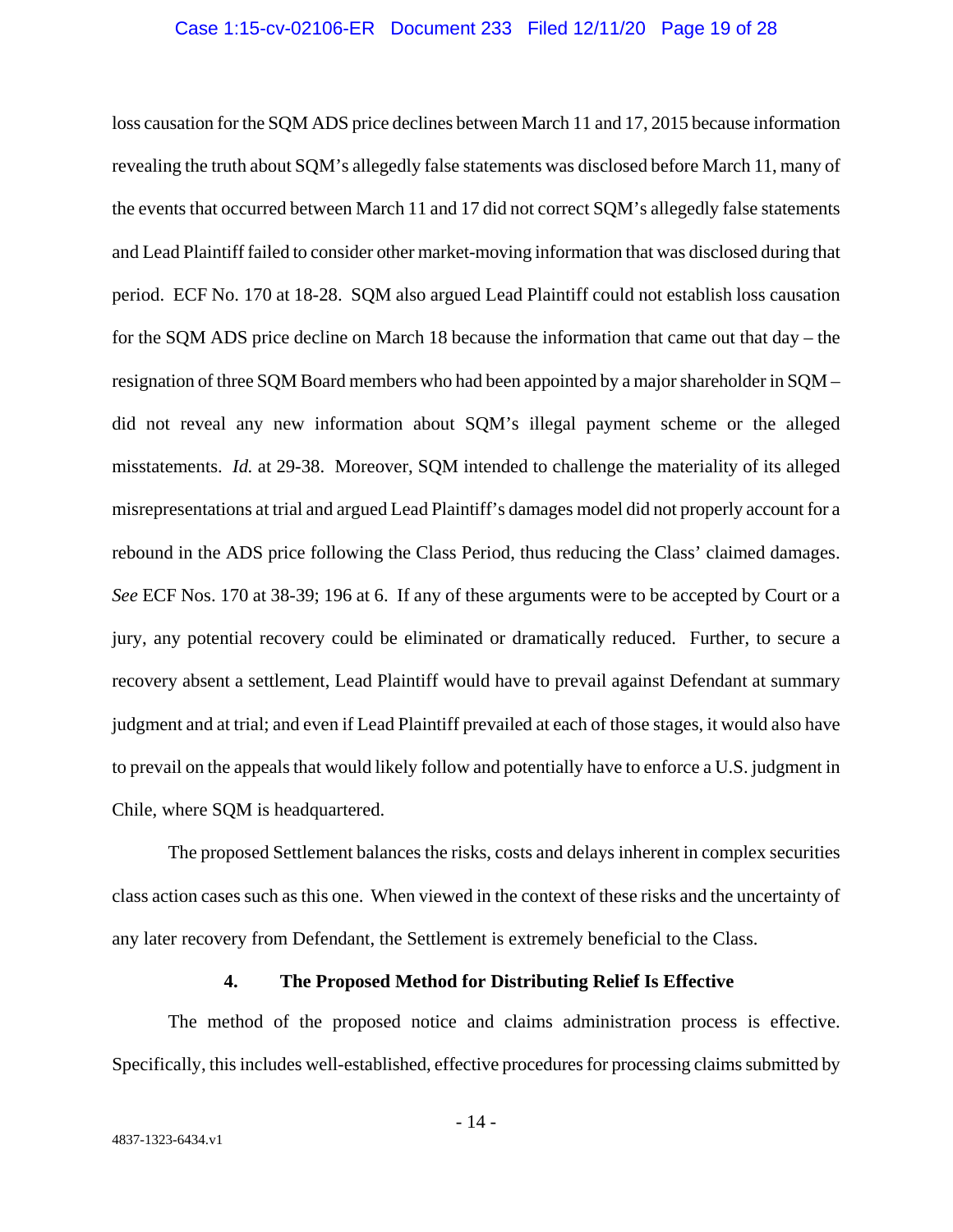#### Case 1:15-cv-02106-ER Document 233 Filed 12/11/20 Page 20 of 28

potential Class Members and efficiently distributing the Net Settlement Fund. The notice plan includes direct-mail Notice to all those who can be identified with reasonable effort, supplemented by the publication of the Summary Notice in the national edition of *The Wall Street Journal* and once over a national newswire service. Also, a settlement-specific website will be created where key documents will be posted, including the Stipulation, Notice, Proof of Claim and Release form, Preliminary Approval Order and all briefs and declarations in support of the Settlement and an award of fees and expenses.

The claims process is also effective and includes a standard claim form that requests the information necessary to calculate a claimant's claim amount pursuant to the Plan of Allocation. The Plan of Allocation will govern how Class Members' claims will be calculated and how money will be distributed to Authorized Claimants. The Plan of Allocation was prepared with the assistance of Lead Plaintiff's damages consultant and is based primarily on the consultant's eventstudy analysis estimating the amount of alleged artificial inflation in the price of SQM ADS during the Class Period.

Finally, Gilardi, the Claims Administrator selected by Lead Counsel subject to Court approval, will process claims under the guidance of Lead Counsel, allow claimants an opportunity to cure any deficiencies in their claims or request the Court to review a denial of its claims and will distribute the Net Settlement Fund pursuant to the Court-approved Plan of Allocation.

## **5. Lead Counsel's Fee and Expense Request Is Fair and Reasonable**

As set forth in the Notice, Lead Counsel will apply for an award of attorneys' fees on behalf of all Lead Plaintiff's Counsel of up to 17.5% of the Settlement Amount plus litigation expenses incurred in connection with the prosecution and resolution of this Litigation in an amount not to exceed \$1,400,000, plus interest earned on both amounts. This request is reasonable and below other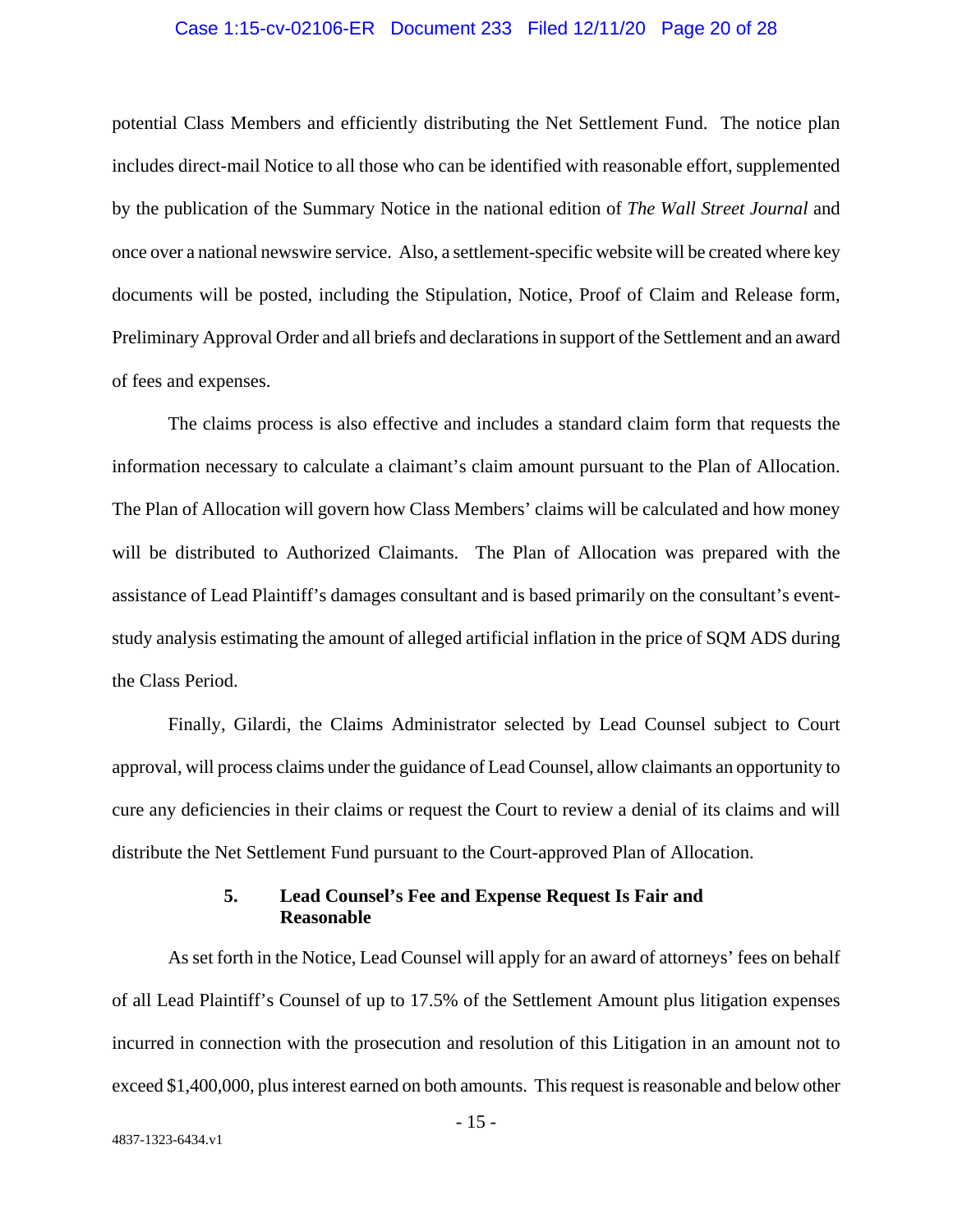#### Case 1:15-cv-02106-ER Document 233 Filed 12/11/20 Page 21 of 28

fee awards in this District. *See, e.g.*, *In re BHP Billiton Ltd. Sec. Litig.*, No. 1:16-cv-01445-NRB, 2019 WL 1577313, at \*1 (S.D.N.Y. Apr. 10, 2019) (awarding 30% of \$50 million settlement plus expenses), *aff'd sub nom*. *City of Birmingham Ret. & Relief Sys. v. Davis*, 806 F. App'x 14 (2d Cir. Mar. 12, 2020); *Landmen Partners Inc. v. Blackstone Grp. L.P.*, No. 08-cv-03601-HB-FM, 2013 WL 11330936, at \*3 (S.D.N.Y. Dec. 18, 2013) (awarding fees of 33-1/3% of \$85 million recovery plus expenses); *In re Deutsche Telekom AG Sec. Litig*., No. 00-CV-0475 (NRB), 2005 WL 7984326, at  $*4$  (S.D.N.Y. June 14, 2005) (awarding 28% of \$120 million settlement).<sup>7</sup>

Further, as explained in the Notice, Lead Plaintiff intends to request an award for reimbursement for its time and expenses in representing the Class in an amount not to exceed \$20,000. *See, e.g*., *Dornberger v. Metro. Life Ins. Co*., 203 F.R.D. 118, 125 (S.D.N.Y. 2001) (describing payments ranging from \$2,500 to \$85,000).

## **6. All Class Members Are Treated Equitably Relative to One Another**

Rule  $23(e)(2)(D)$  requires courts to evaluate whether the settlement treats class members equitably relative to one another. Here, the proposed Plan of Allocation is fair, reasonable and adequate because it does not treat Lead Plaintiff or any other Class Member preferentially. The Plan of Allocation, which is set out in the Notice, explains how the Settlement proceeds will be distributed among Authorized Claimants. Each Authorized Claimant, including the Lead Plaintiff, will receive a *pro rata* distribution pursuant to the Plan of Allocation. Lead Plaintiff, like all other Class Members, will be subject to the same formulas for distribution of the Settlement.

 <sup>7</sup> A motion for final approval of the Settlement, including a motion for attorneys' fees and expenses, will be filed thirty-five (35) calendar days before the Settlement Hearing; and Lead Counsel will request that any fees awarded will be paid when the Court executes the Judgment and an order awarding such fees and expenses following final approval of the Settlement.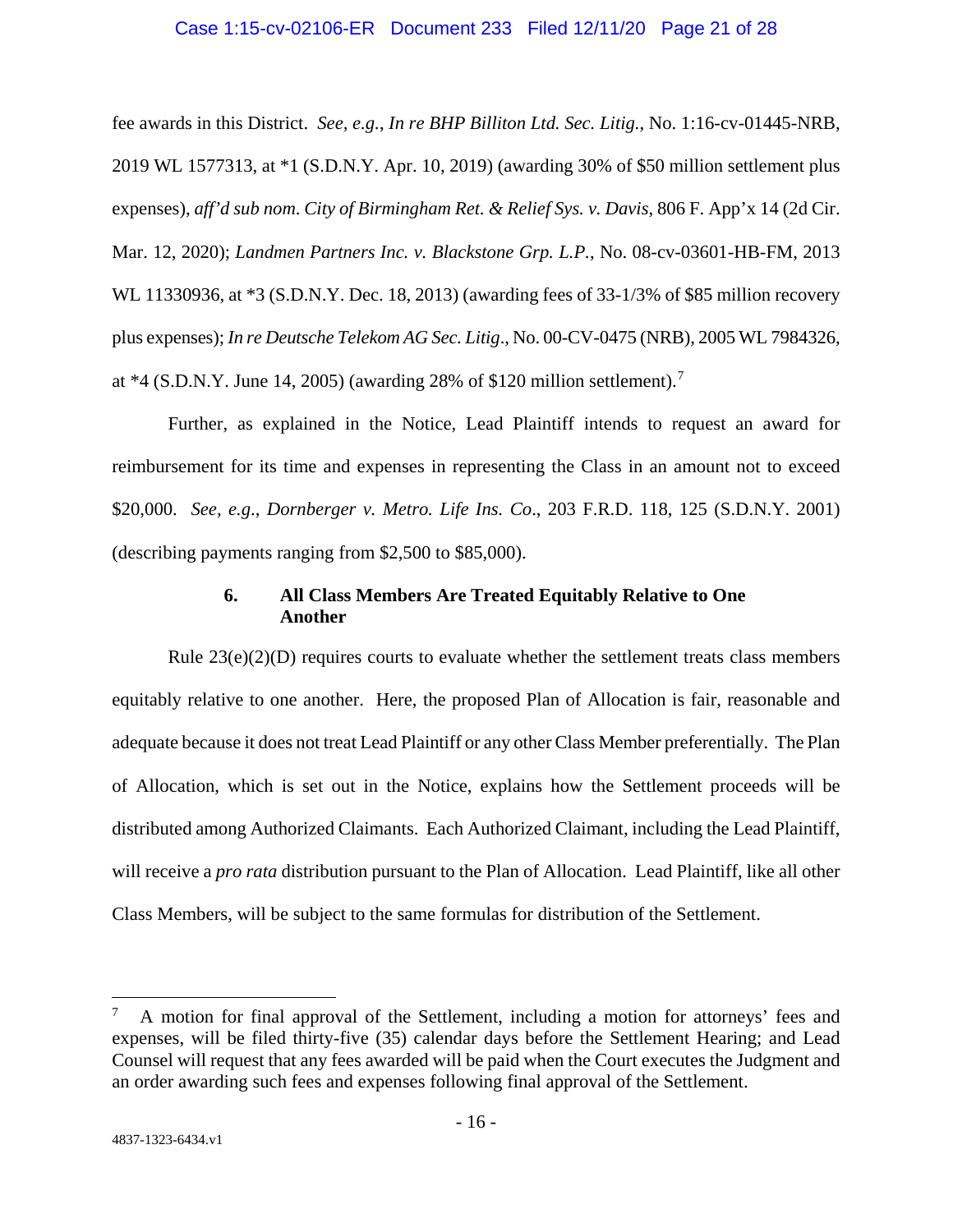## **B. The Proposed Settlement Meets the** *Grinnell* **Factors**

#### *The Complexity, Expense, and Likely Duration of the Litigation Supports Approval of the*

*Settlement*. The first factor of the *Grinnell* analysis overlaps with the Rule 23(e)(2)(C)(i) factor of "the costs, risks, and delay of trial and appeal" addressed above. Fed. R. Civ. P. 23(e)(2)(C)(i). In addition, this case is a testament to the complexity, expense and duration of securities class actions. The Parties advanced numerous complex legal and factual issues under the federal securities laws, especially with respect to loss causation and damages.

*The Reaction of the Class to the Settlement*. Lead Plaintiff has participated throughout the prosecution of the case, including by producing documents, sitting for a deposition and reviewing numerous filings, and was actively involved in the decision to enter into the Settlement. This factor is otherwise inapplicable as notice regarding the Settlement has not yet been mailed or otherwise distributed to Class Members.

*The Stage of the Proceedings*. The volume and substance of Lead Plaintiff's and Lead Counsel's knowledge of the merits and potential weaknesses of the claims alleged are certainly adequate to support the Settlement, as discussed above in §II. The voluminous discovery record of over 150,000 documents and 15 depositions, as well as the fully briefed motions for summary judgment and to exclude experts, permitted Lead Plaintiff and Lead Counsel to intelligently weigh the strengths and weaknesses of their case and to engage in effective settlement discussions with Defendant. *See Global Crossing*, 225 F.R.D. at 458 ("Formal discovery is not a prerequisite; the question is whether the parties had adequate information about their claims."). This factor strongly supports preliminary approval of the Settlement.

*The Risk of Establishing Liability and Damages*. The fourth *Grinnell* factor is addressed above under Rule 23(e)(2)(C)(i) ("costs, risks, and delay of trial and appeal"). For the same reasons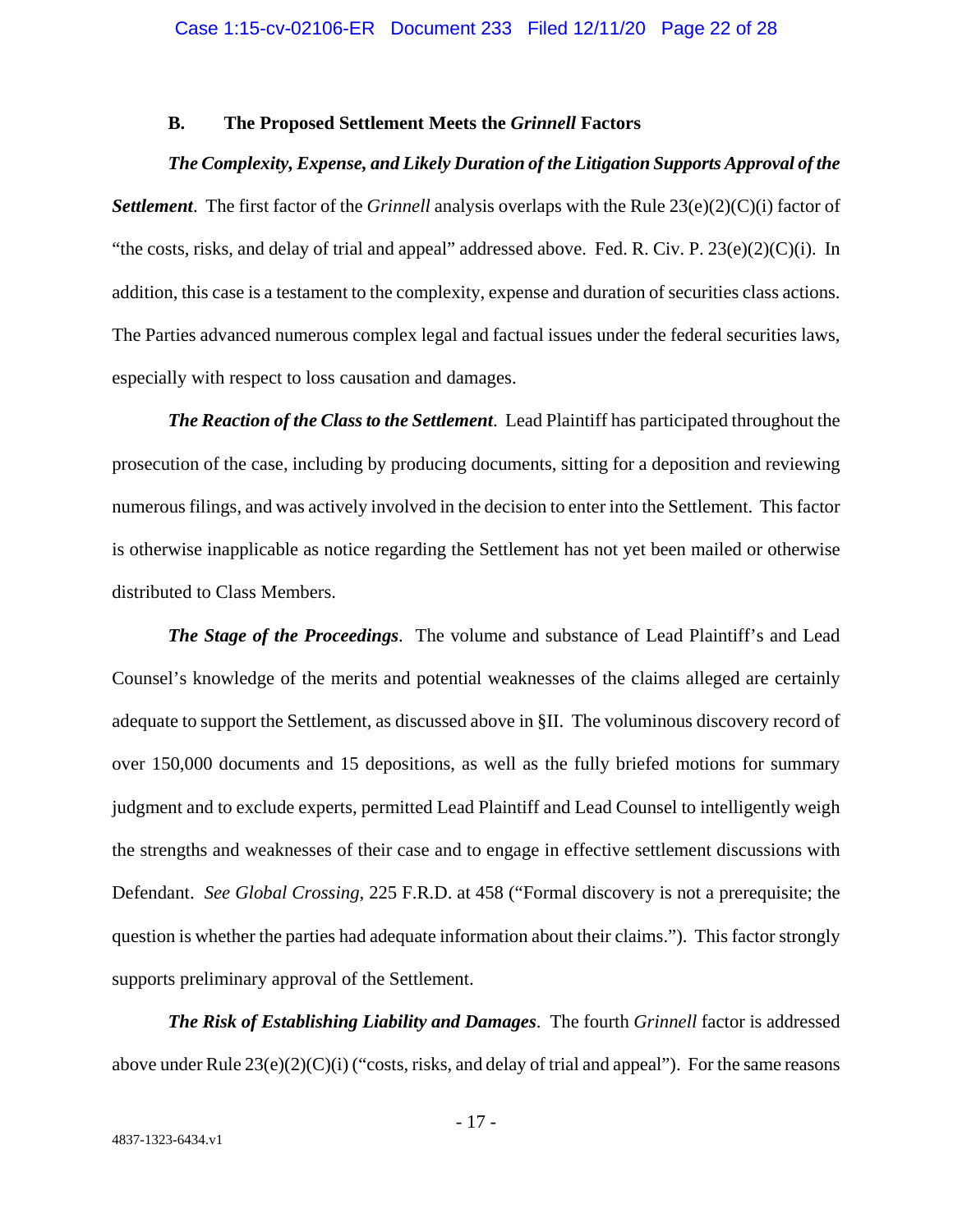#### Case 1:15-cv-02106-ER Document 233 Filed 12/11/20 Page 23 of 28

explained above that Lead Plaintiff has satisfied the Rule  $23(e)(2)(C)(i)$  factor, Lead Plaintiff has satisfied the fourth *Grinnell* factor.

*The Risks of Maintaining the Class Action Through Trial*. Although the Class was certified in September 2019, the Second Circuit and Supreme Court routinely refine the law concerning class certification in securities cases, and the Court could have revisited certification at any time. *See* Fed. R. Civ. P. 23(c)(a) (authorizing a court to decertify a class at any time); *Christine Asia Co., Ltd. v. Yun Ma*, No. 1:15-md-02631 (CM) (SDA), 2019 WL 5257534, at \*13 (S.D.N.Y. Oct. 16, 2019) (this risk weighed in favor of final approval because "a class certification order may be altered or amended at any time before a decision on the merits"). This presents a continuous risk that the case might not be maintained on a class-wide basis through trial. Thus, this factor weighs in favor of preliminary approval of the Settlement.

*Defendant's Ability to Withstand a Greater Judgment*. A court may also consider a defendant's ability to withstand a judgment greater than that secured by settlement, although it is not generally one of the determining factors. *See D'Amato*, 236 F.3d at 86. While Defendant here likely could withstand a judgment in excess of \$62.5 million, courts generally do not find the ability of a defendant to withstand a greater judgment to be an impediment to settlement when the other factors favor the settlement; and, in fact, the ability of defendant to pay more money does not render a settlement unreasonable. *See In re Vitamin C Antitrust Litig.*, No. 06-MD-1738 (BMC)(JO), 2012 WL 5289514, at \*6 (E.D.N.Y. Oct. 23, 2012).

*The Reasonableness of the Settlement in Light of the Best Possible Recovery and the Attendant Risks of Litigation*. The adequacy of the amount offered in settlement must be judged "not in comparison with the possible recovery in the best of all possible worlds, but rather in light of the strengths and weaknesses of plaintiffs' case." *In re "Agent Orange" Prod. Liab. Litig.*, 597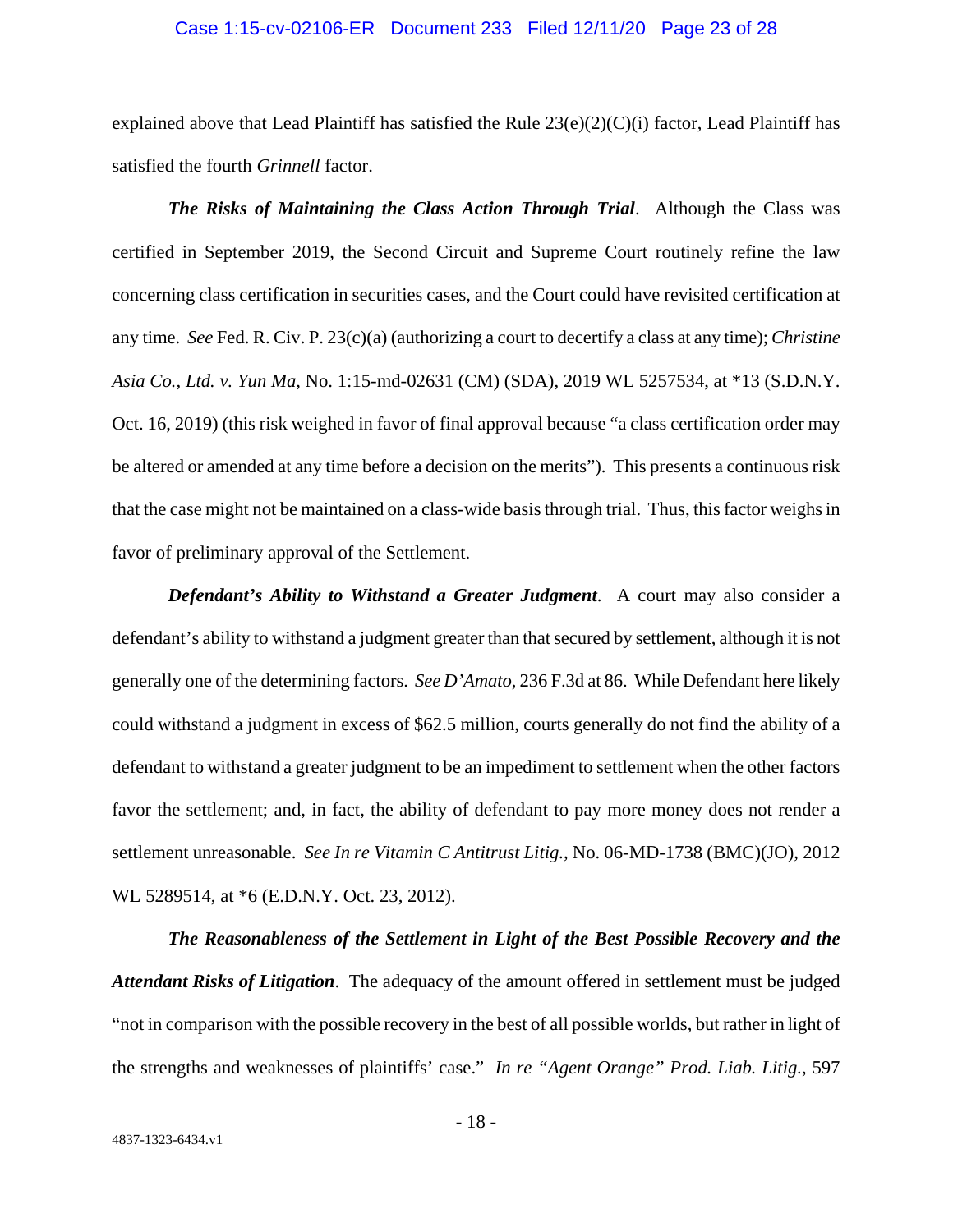F. Supp. 740, 762 (E.D.N.Y. 1984), *aff'd*, 818 F.2d 145 (2d Cir. 1987). The Court need only determine whether the Settlement falls within a "range of reasonableness" – a range that "recognizes the uncertainties of law and fact in any particular case and the concomitant risks and costs necessarily inherent in taking any litigation to completion." *Newman v. Stein*, 464 F.2d 689, 693 (2d Cir. 1972); *see also Global Crossing*, 225 F.R.D. at 461 (noting that "the certainty of [a] settlement amount has to be judged in [the] context of the legal and practical obstacles to obtaining a large recovery"); *In re Indep. Energy Holdings PLC Sec. Litig.*, No. 00 Civ. 6689(SAS), 2003 WL 22244676, at \*3-\*4 (S.D.N.Y. Sept. 29, 2003) (noting few cases tried before a jury result in full amount of damages claimed). Here, the Settlement recovers between 22% and 30% of Lead Plaintiff's estimate of maximum recoverable damages, and far greater than SQM's estimate, which is as low as \$0.

## **VI. NOTICE TO THE CLASS SHOULD BE APPROVED**

As outlined in the agreed-upon form of proposed Preliminary Approval Order, and described above, Lead Plaintiff will notify Members of the Class by mailing the Notice and Proof of Claim and Release to all Members of the Class who can be identified with reasonable effort, using multiple sources of data, including: (i) a list provided by SQM (as required by  $\P$ 3.2 of the Stipulation) identifying the purchasers of SQM ADS during the Class Period; and (ii) a proprietary list maintained by the Claims Administrator of the largest and most common U.S. banks, brokers and other nominees, and the Depository Trust Company, which acts as a clearinghouse to process and settle trades in securities. The Notice will advise the Members of the Class of: (i) the pendency of the class action; (ii) the essential terms of the Settlement; and (iii) information regarding Lead Counsel's application for an award of attorneys' fees and expenses. The Notice also will provide specifics on the date, time and place of the Settlement Hearing and set forth the procedures for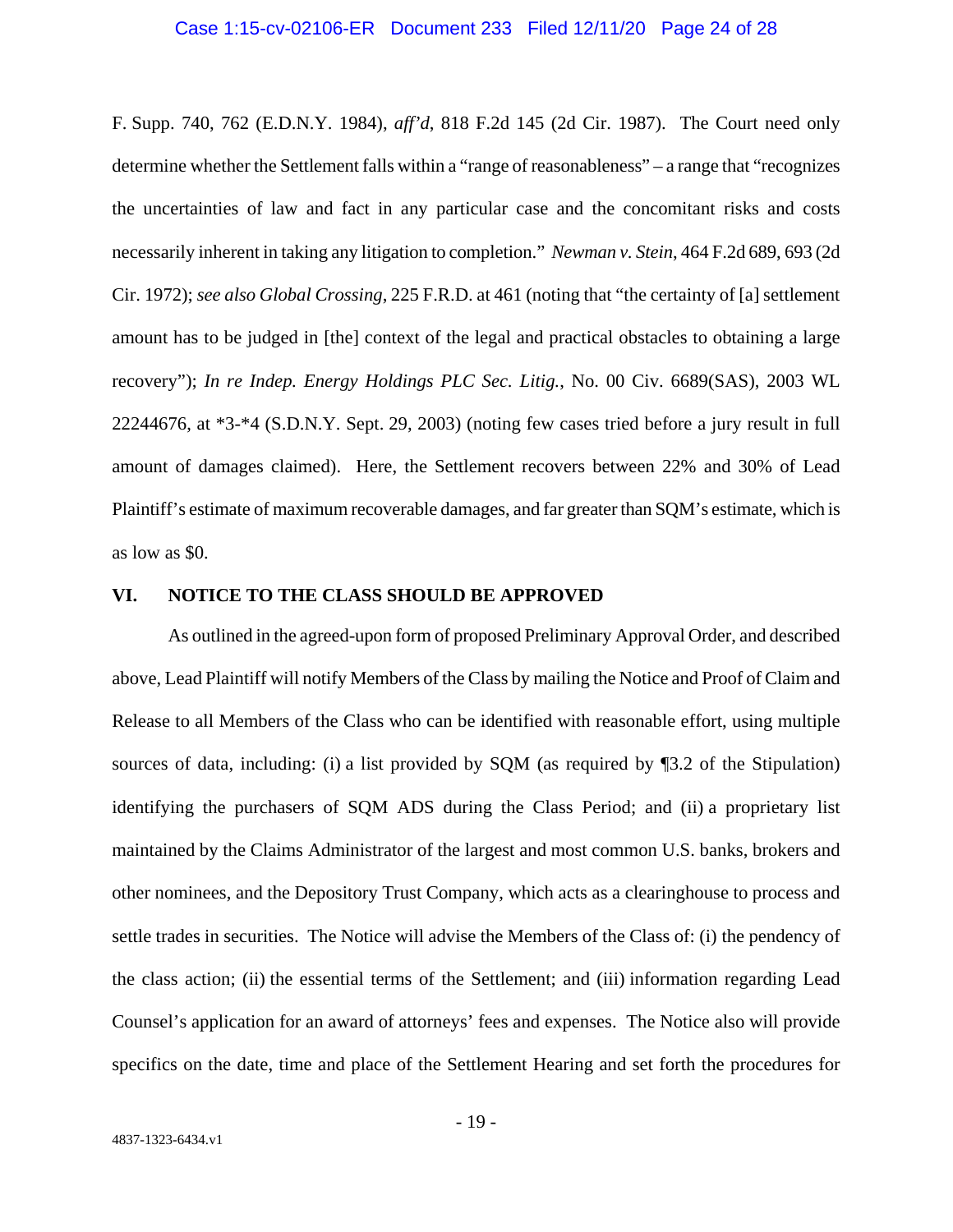## Case 1:15-cv-02106-ER Document 233 Filed 12/11/20 Page 25 of 28

submitting valid and timely Proofs of Claim pursuant to the proposed Plan of Allocation, objecting to the Settlement, the proposed Plan of Allocation and/or the application for attorneys' fees and expenses and the procedure for requesting exclusion from the Class.

In addition to mailing the Notice and Proof of Claim and Release, the Claims Administrator will cause publication of a Summary Notice in the national edition of *The Wall Street Journal* and once over a national newswire service. Also, as required by the Class Action Fairness Act of 2005 ("CAFA"), Defendants will timely serve a CAFA notice within ten days of the filing of the Stipulation.

The form and manner of providing notice to the Class satisfy the requirements of due process, Rule 23 and the PSLRA. In short, the Notice and Summary Notice "'fairly apprise the prospective members of the class of the terms of the proposed settlement and of the options that are open to them in connection with the proceedings.'" *Wal-Mart*, 396 F.3d at 114. The manner of providing notice, which includes individual notice by mail to all Members of the Class who can be reasonably identified, represents the best notice practicable under the circumstances and satisfies the requirements of due process and Rule 23. *See In re Warner Chilcott Ltd. Sec. Litig.*, No. 06 Civ. 11515(WHP), 2008 WL 5110904, at \*3 (S.D.N.Y. Nov. 20, 2008).

## **VII. PROPOSED SCHEDULE OF SETTLEMENT EVENTS**

Lead Plaintiff proposes the following schedule for the Settlement-related events in this case:

| Event                                                      | <b>Proposed Due Date</b>         |
|------------------------------------------------------------|----------------------------------|
| Deadline for commencing mailing of the Notice and Proof    | 21 calendar days after entry of  |
| of Claim and Release to the Class (which date shall be the | Preliminary Approval Order       |
| "Notice Date")                                             |                                  |
| Deadline for publishing the Summary Notice                 | 7 calendar days after the Notice |
|                                                            | Date                             |
| Deadline for filing of papers in support of final approval | 35 calendar days prior to        |
| of Settlement, Plan of Allocation and Lead Counsel's       | <b>Settlement Hearing</b>        |
| application for attorneys' fees and expenses               |                                  |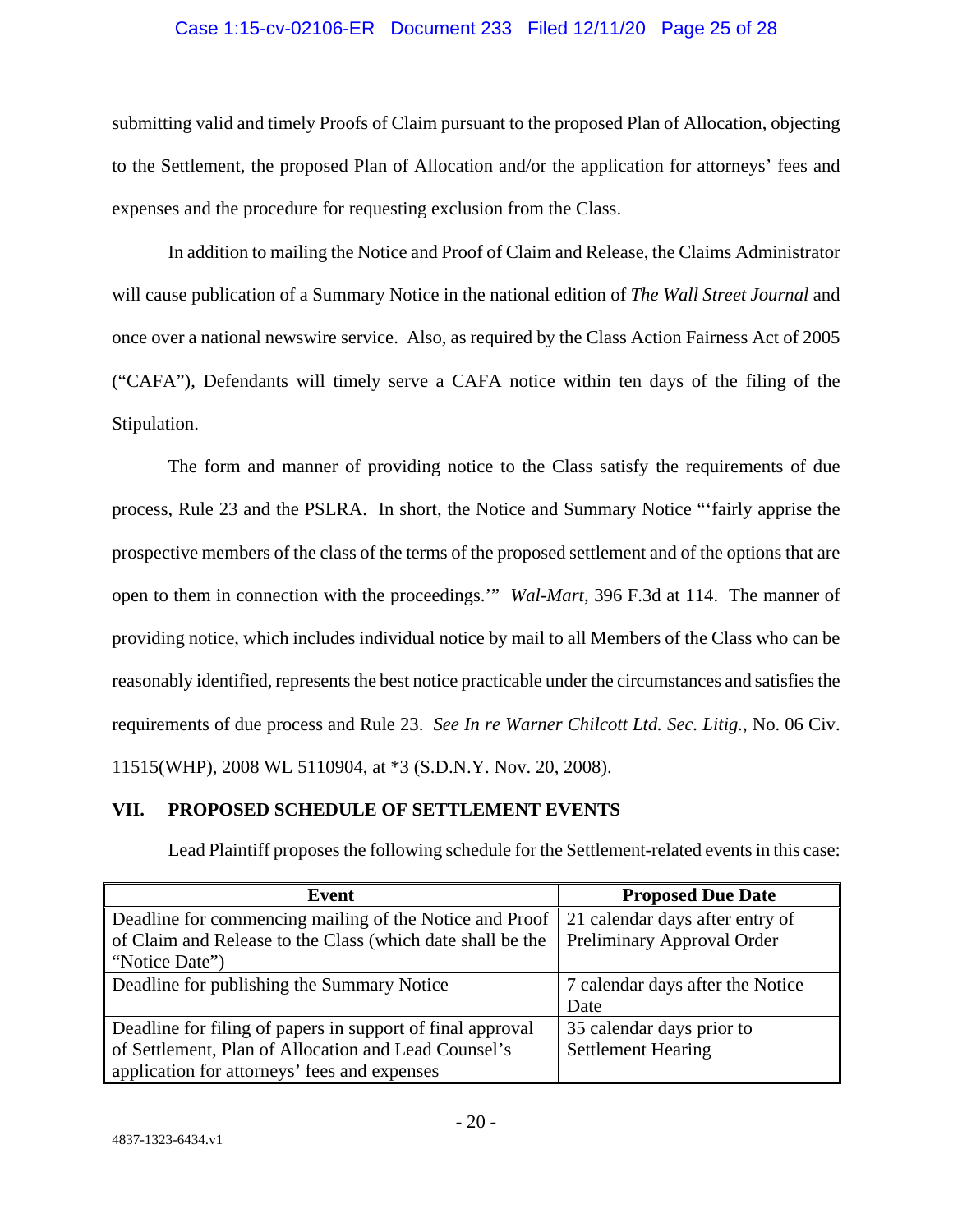| Event                                                    | <b>Proposed Due Date</b>            |
|----------------------------------------------------------|-------------------------------------|
| Deadline for receipt of exclusion requests or objections | 21 calendar days prior to           |
|                                                          | <b>Settlement Hearing</b>           |
| <b>Settlement Hearing</b>                                | On or after 100 calendar days after |
|                                                          | entry of the Preliminary Approval   |
|                                                          | Order, at the Court's convenience   |
| Deadline for filing reply papers                         | 7 calendar days prior to Settlement |
|                                                          | Hearing                             |
| Deadline for submitting Proofs of Claim                  | 90 calendar days after the Notice   |
|                                                          | Date                                |

## **VIII. CONCLUSION**

Lead Plaintiff respectfully requests that the Court: (i) preliminarily approve the Settlement; (ii) approve the proposed form and manner of notice given to the Class; and (iii) schedule a hearing on Lead Plaintiff's motion for final approval of the Settlement and Lead Counsel's application for an award of attorneys' fees and expenses. The Parties' agreed-upon form of proposed Preliminary Approval Order, and exhibits thereto, is filed herewith.

DATED: December 11, 2020 Respectfully submitted,

ROBBINS GELLER RUDMAN & DOWD LLP AELISH M. BAIG MATTHEW S. MELAMED ARMEN ZOHRABIAN JOHN H. GEORGE

## /s/ AELISH M. BAIG AELISH M. BAIG

Post Montgomery Center One Montgomery Street, Suite 1800 San Francisco, CA 94104 Telephone: 415/288-4545 415/288-4534 (fax) aelishb@rgrdlaw.com mmelamed@rgrdlaw.com azohrabian@rgrdlaw.com jgeorge@rgrdlaw.com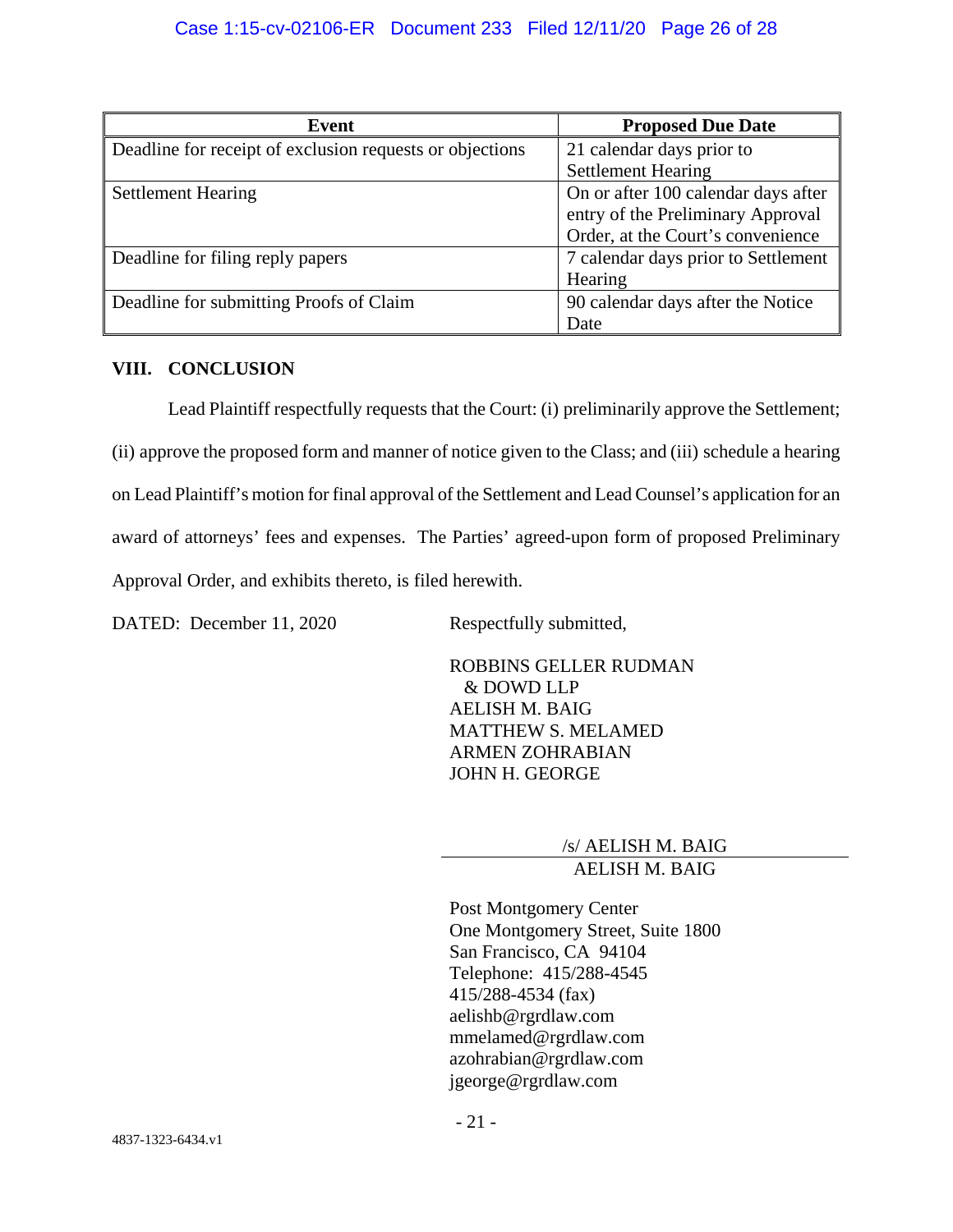ROBBINS GELLER RUDMAN & DOWD LLP SAMUEL H. RUDMAN 58 South Service Road, Suite 200 Melville, NY 11747 Telephone: 631/367-7100 631/367-1173 (fax) srudman@rgrdlaw.com

ROBBINS GELLER RUDMAN & DOWD LLP DANIEL S. DROSMAN ELLEN GUSIKOFF STEWART 655 West Broadway, Suite 1900 San Diego, CA 92101 Telephone: 619/231-1058 619/231-7423 (fax) ddrosman@rgrdlaw.com elleng@rgrdlaw.com

ROBBINS GELLER RUDMAN & DOWD LLP SABRINA E. TIRABASSI 120 East Palmetto Park Road, Suite 500 Boca Raton, FL 33432 Telephone: 561/750-3000 561/750-3364 (fax) stirabassi@rgrdlaw.com

*Lead Counsel for Lead Plaintiff*